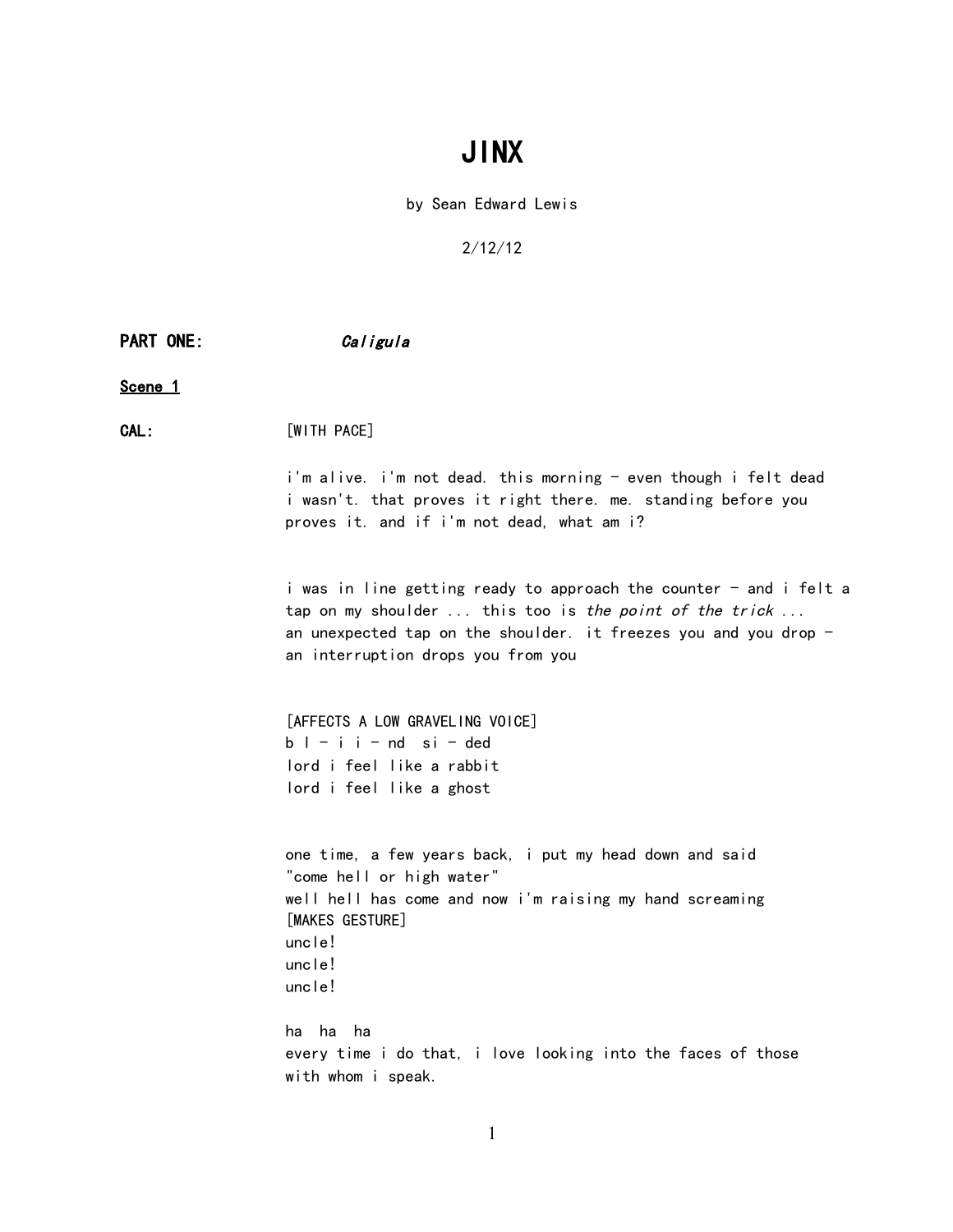| DRUSI: | hi.<br>no-where in the history of human endeavor has a call for a new<br>thing been so vital. a new thing.<br>ha ha ha<br>uncle! uncle! uncle!<br>ha ha ha<br>[LOW GENTLE VOICE] [PRE-RECORDED VO PROJECTED IN SPACE]<br>[DISTANT SINGING. MULTIPLE VOICES]<br>Cal<br>Cal<br>Cal<br>Cal<br>Cal<br>Cal<br>Cal<br>Cal<br>Cal<br>CAL listen, listen baby, we have to choose our spots |
|--------|------------------------------------------------------------------------------------------------------------------------------------------------------------------------------------------------------------------------------------------------------------------------------------------------------------------------------------------------------------------------------------|
| CAL:   | our spots?                                                                                                                                                                                                                                                                                                                                                                         |
| DRUSI: | yes. our spots. we have to be careful<br>around here because of you know who                                                                                                                                                                                                                                                                                                       |
| CAL:   | you know who                                                                                                                                                                                                                                                                                                                                                                       |
| DRUSI: | you know who                                                                                                                                                                                                                                                                                                                                                                       |
| CAL:   | i like your spots DRUSI                                                                                                                                                                                                                                                                                                                                                            |
| DRUSI: | [WARM. INTIMATE]<br>Oh CAL<br>when i found you<br>Oh CAL<br>does it have to be like this?<br>always furtive and clothed and in full view<br>[BREAKS OFF LOOKING TOWARDS HORIZON]<br>when are we going to find our romantic life. ours<br>when are we going to be able to have white sheets<br>and pose for each other in bed                                                       |
| CAL:   | on white sheets                                                                                                                                                                                                                                                                                                                                                                    |
| DRUSI: | on white sheets                                                                                                                                                                                                                                                                                                                                                                    |
| CAL:   | i wanna pose for you DRUSI on white sheets                                                                                                                                                                                                                                                                                                                                         |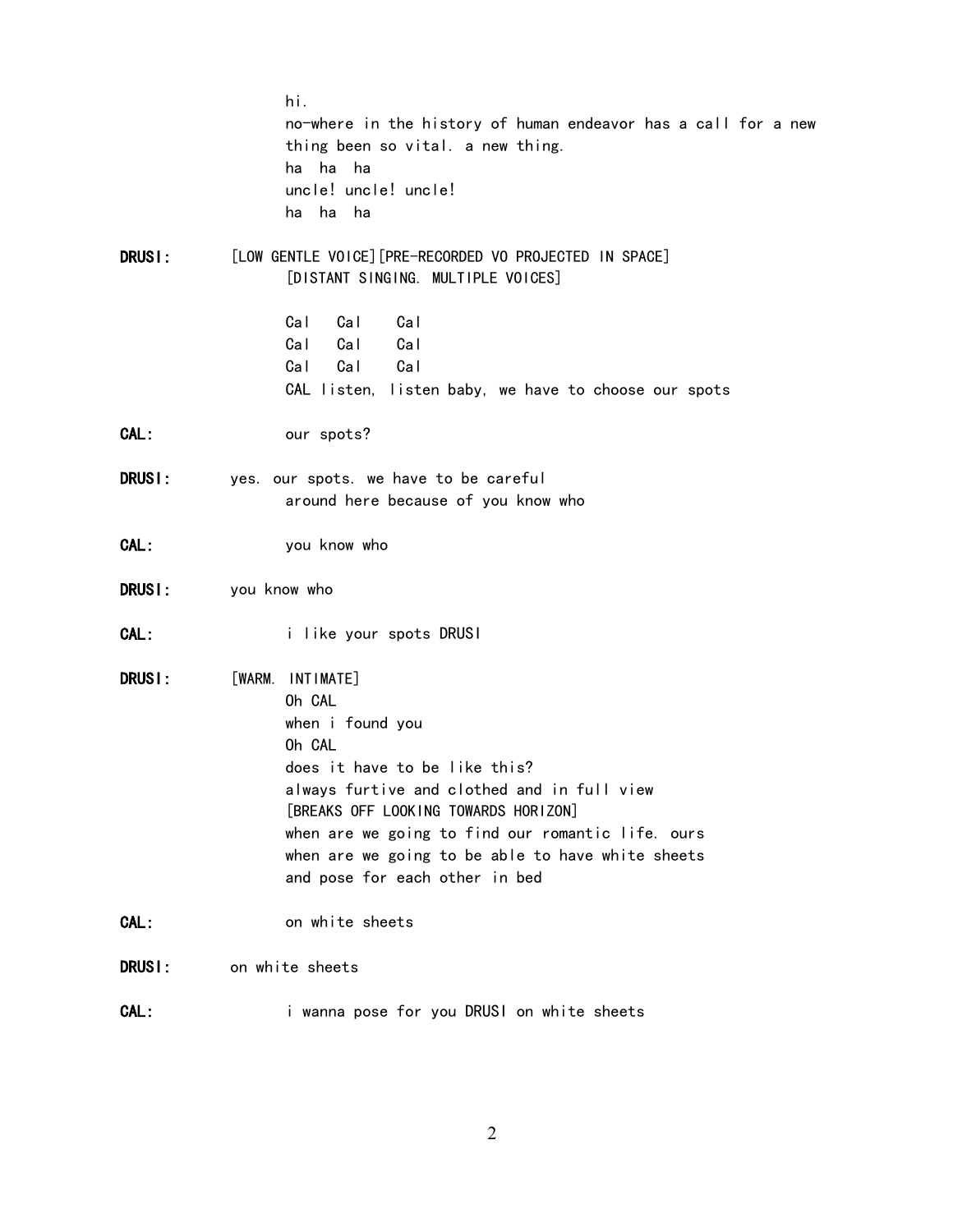#### Scene<sub>2</sub>

[CAL IS ALONE. SOUNDS OF STREET. EMPTY AND BREEZY]

CAL: today i want to celebrate myself. you know he wrote that thing not a  $1/2$  mile from this very spot. i wanna do that - what he said why? no reason. just because. not because i earned it. not because i deserve it. just because.

[PAUSE]

look at me for a second. all eyes on me for a second. i promise this will be worth it.  $my$  elbows - see their shape

[MAKES GESTURE]

the pointedness - the particular pointedness of my elbows that is inherited. i don't earn my elbows. my elbows are my elbows because they are my elbows.

#### Scene 3

[ALONE STILL. PLAYS WITH VCR-CARY GRANT IN TOWEL]

CAL: i have a Cary Grant body just more hairy my pop told me the truth (the one with the blood in him) "whatever you want" she tells me "whatever you want"

> [GOES INTO ROUTINE. QUOTING LINES FROM MOVIES THAT RUN AS A LOOP IN HIS HEAD]

"thank you lord Vader" "echo station 5 seven we're on our way" "rogue group use your harpoons and tow cables" "no! no! this one goes here that one goes there"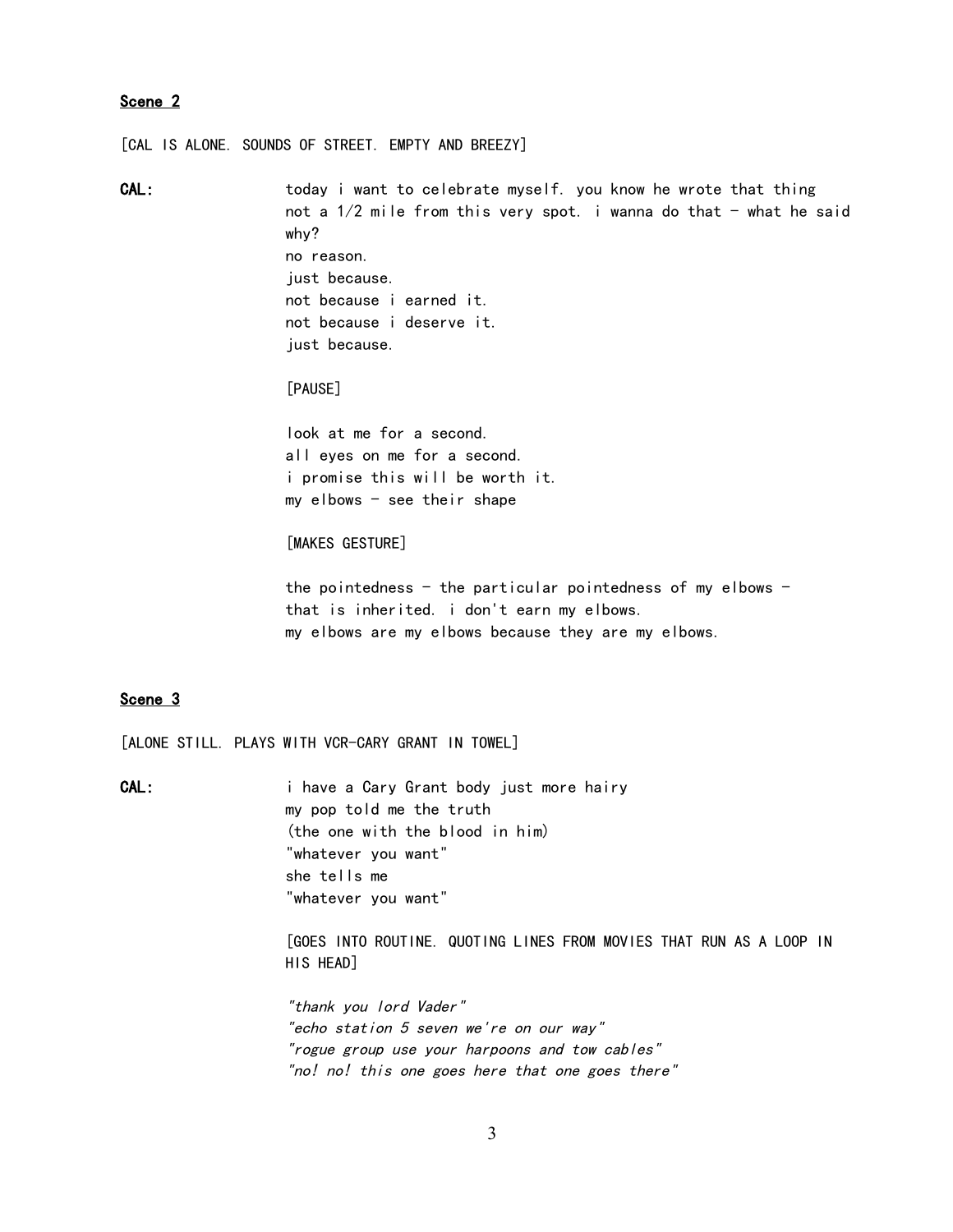#### [CONVERSATIONAL. A BBC RADIO VOICE]

i dreamt about Philip Seymour Hoffman last night he laid down like he was going to stay and then he left just as suddenly and put a wrap around his head and some sunglasses on and got in a mini-van full of Indian people and waved as they drove off.

#### [WALKING]

and when i got out of bed i started crying right away. maybe i should of done something about it.

[DRUSI HAS APPEARED. POSSIBLY PROJECTED]

DRUSI: did you run the errands i asked you to run? sometimes i feel like i'm talking to myself when i'm talking to you. or not that i'm not talking to you but that you're not there. i see you, then the light changes and parts of you disappear. there you are and in the next moment i look again and you have no forehead.

> [CAL REPEATS DRUSI'S VOICE AT TIMES][NOT MOCKING] [OVERLAPPING VOICES]

where's your forehead Cal? Cal? where'd it go? Cal?

CAL CAL your forehead oh CAL oh CAL CAL your forehead oh your forehead

[ADORATION OF THE MAJI] [CAL'S FOREHEAD IS RED] [RED LION] [TIME PASSES]

- CAL: oh god i feel better now
- DRUSI: someone said you went away. that's all someone said you went away so i needed to come and see for myself. only parts of you have left. that's the truth. the best parts of you are gone. you need to adjust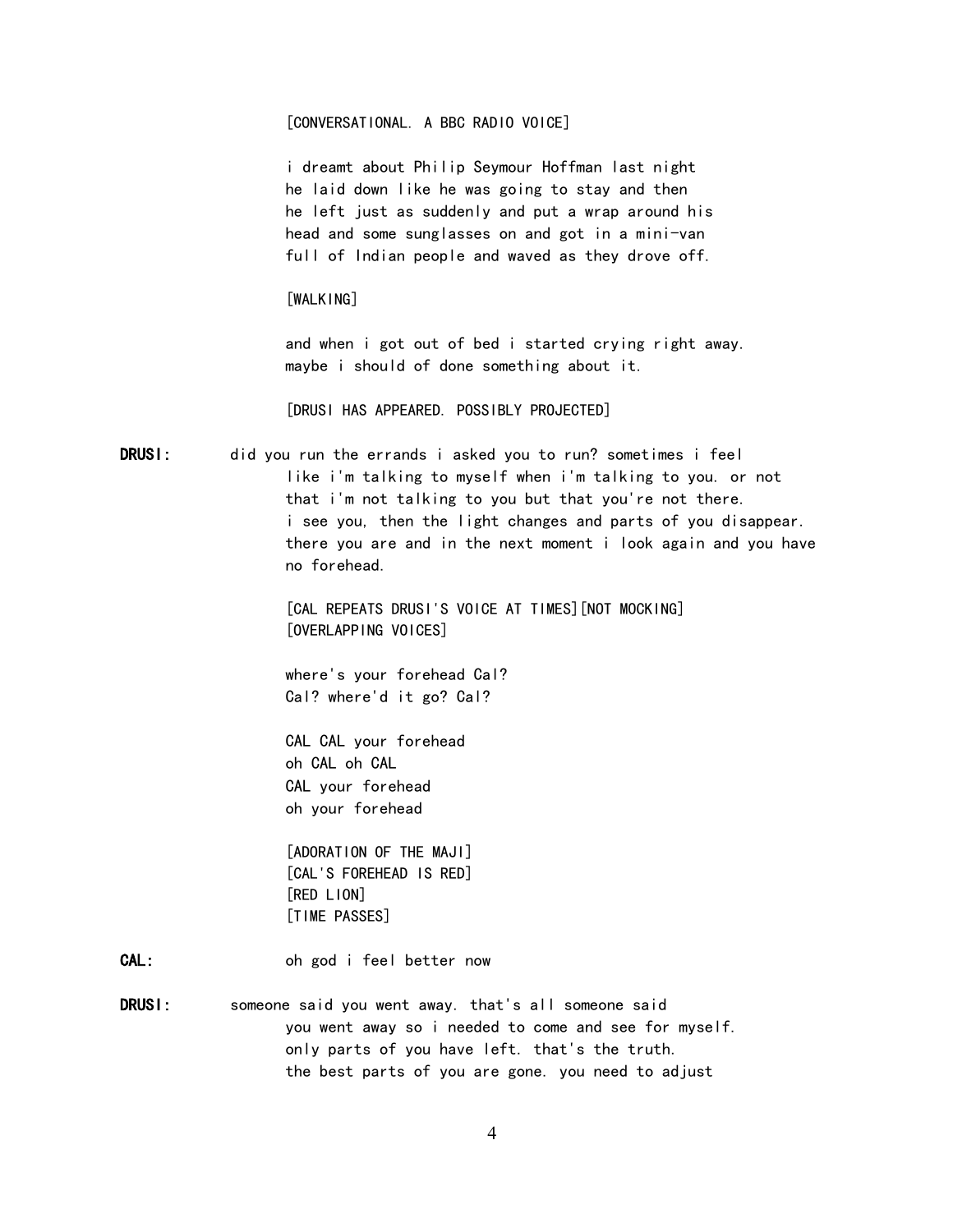|        | to living with only the worst parts of yourself.                                                                                                                                                                                                                                                                           |
|--------|----------------------------------------------------------------------------------------------------------------------------------------------------------------------------------------------------------------------------------------------------------------------------------------------------------------------------|
|        | [TIME PASSES]<br>[CAL TRIES TO MAKE PHONE CALLS] [HE FAILS] [HE IS STUNNED]                                                                                                                                                                                                                                                |
| CAL:   | i can learn to live with less                                                                                                                                                                                                                                                                                              |
| DRUSI: | you have a truncated personality.<br>the frontal lobe of the brain is housed in the forehead.<br>the frontal lobe contains and or controls certain aspects<br>of the emotions and of the personality.                                                                                                                      |
|        | [CROSS-FADING/OVERLAPPING/LAYERS]                                                                                                                                                                                                                                                                                          |
|        | we'll see what we can do about recovering your forehead.<br>i can't trust anybody in your condition.                                                                                                                                                                                                                       |
| CAL :  | my forehead is right here                                                                                                                                                                                                                                                                                                  |
| DRUSI: | you don't see what i see                                                                                                                                                                                                                                                                                                   |
| CAL:   | come closer. smack it again. let your hands tell you.<br>if i don't have a forehead what's turning red?                                                                                                                                                                                                                    |
| DRUSI: | the red is just memory of something that was there.<br>face it $CAL$ - you are fucked. the home of the delicate<br>part of the personality has gone<br>has gone<br>has gone<br>is gone                                                                                                                                     |
| CAL:   | i'm gonna go empty this<br>and walk back there<br>the others are over in this place<br>meanwhile i see<br>the thing that is being said<br>my hands<br>are my hands steady<br>[HOLDING UP HANDS]<br>it's the pilot's test<br>can i fly<br>tell me the truth<br>can i fly<br>[PROLONGED]<br>remember how it used to be Drusi |

5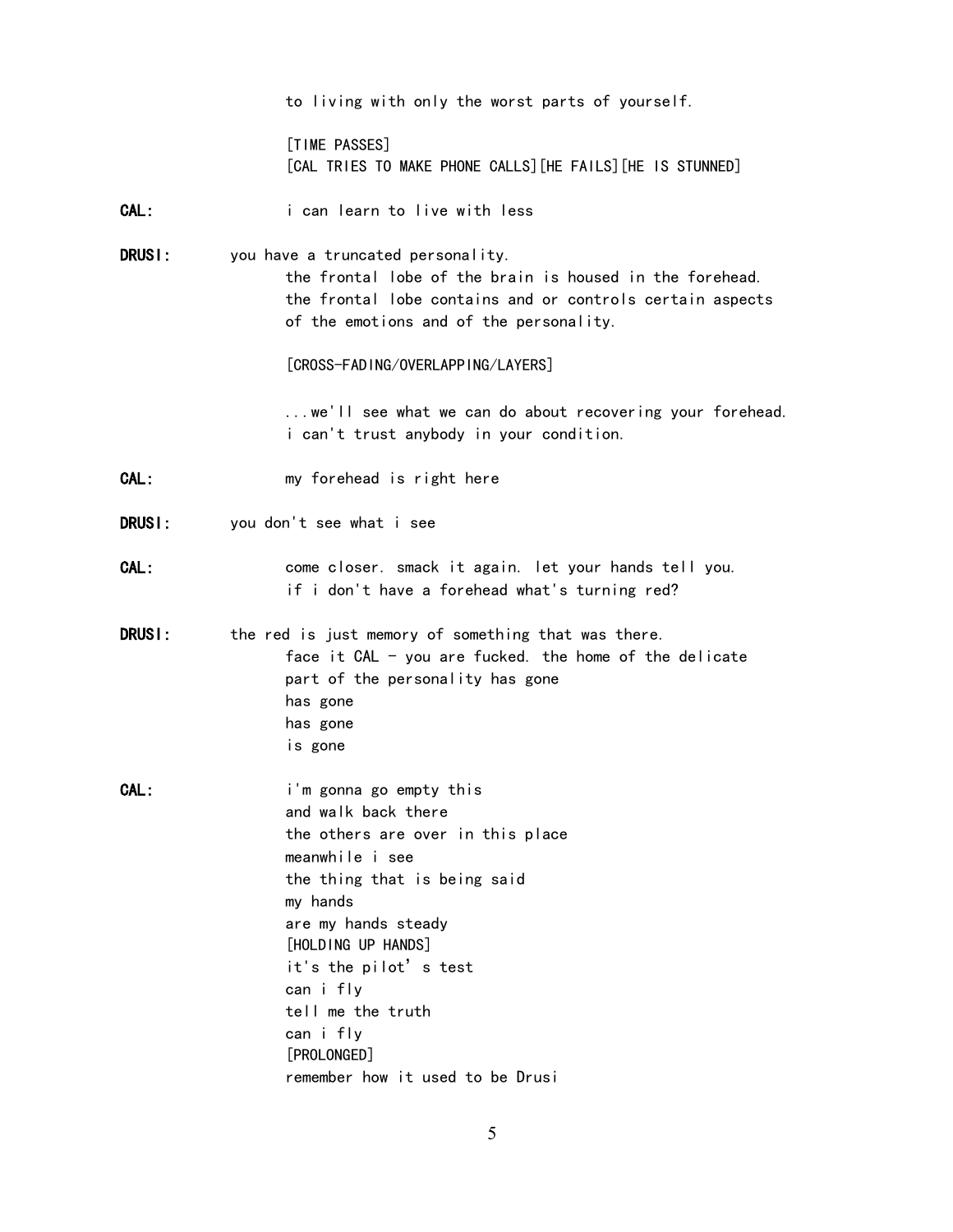Drusi

|             | <b>DRUSI</b> [VO]: i love when you speak to yourself                                                                                                                                                                                                                               |
|-------------|------------------------------------------------------------------------------------------------------------------------------------------------------------------------------------------------------------------------------------------------------------------------------------|
| CAL:        | i love you too baby                                                                                                                                                                                                                                                                |
| DRUSI:      | squeeze me                                                                                                                                                                                                                                                                         |
| CAL:        | will you squeeze me                                                                                                                                                                                                                                                                |
| DRUS I/CAL: | [OVERLAPPING]<br>mmm<br>mmm<br>mmm                                                                                                                                                                                                                                                 |
| CAL:        | thanks                                                                                                                                                                                                                                                                             |
| DRUSI:      | we're calling you back baby<br>we're calling back your brain<br>or at least your lost frontal lobe<br>[SOUND CUE. SCORED. HEARD FOR FIRST TIME]                                                                                                                                    |
| CAL:        | jesus dear jesus i could do this forever<br>[CAL PUTS DVD OF PREPARED VIDEO-LINDA WHITE VID-IN PLAYER ON TOP OF<br>TV] [DIALOGUE ON TAPE DECK PRE-RECORED] [CAL PLAYS BENEATH DVD]<br>[CAL EXITS EVENTUALLY] [ALL EXIT TO PASTEL ROOM]<br>[AUDIENCE ALONE WHILE DVD AND TAPE PLAY] |
| DRUSI:      | you have no more delicacy<br>so you like being hit<br>but what i'm hoping at least is that it will come back<br>it's rare but there are cases<br>when it happens<br>$\ldots$ well $\ldots$                                                                                         |
| CAL:        | otherwise what? i'm fine<br>Drusi my brain is at least. stop saying that                                                                                                                                                                                                           |
| DRUSI:      | your brain is not fine                                                                                                                                                                                                                                                             |
| CAL:        | that's a horrible thing to say to someone.                                                                                                                                                                                                                                         |
| DRUSI:      | not if it's true                                                                                                                                                                                                                                                                   |
|             | [PAUSE]                                                                                                                                                                                                                                                                            |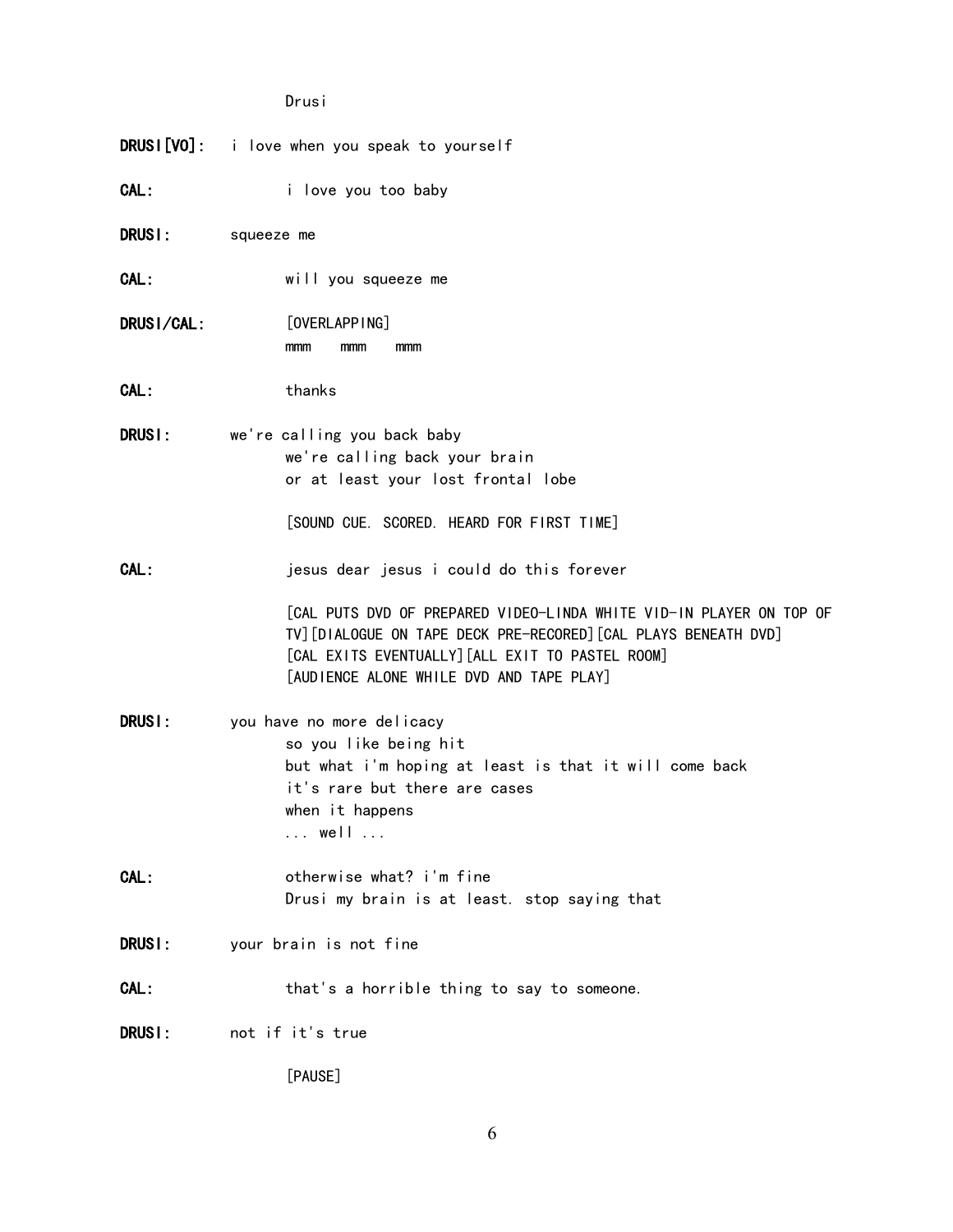let's just change the subject. we have work to do. get on the telephone. do the best you can. try ... [RELUCTANTLY] not to yell at people we're here to ... [DELICATELY] connect with people and then do the thing

CAL: i can be delicate i can do the thing

DRUSI: we'll see ...

#### Scene 4

[CAL ALONE] [HE STARTS MAKING PHONE CALLS BABY BLUE ROOM AT LAPTOP] [HE TAKES ON A VOICE. TRYING AS HARD AS POSSIBLE TO BE 'DELICATE'IN THE PARTICULAR WAY DRUSI SEEMS TO HAVE DIRECTED HIM TO BE]

CAL: hi hi yes hello is the manager in? who's speaking? he knows me just say it's CAL calling hmm yes CAL thank you [MUTTERING] put me on hold you gate keep O.F.F. tramp play that card with me play it wield it you've power over me we'll see [INTERRUPTING HIMSELF] yes yes hi Mr. ? ? Mr. Reynolds is your first name Burt? ha ha my god ya he's my favorite [PUTTING HAND OVER RECIEVER] the longest yard and the bandit i still get pleasure outta that one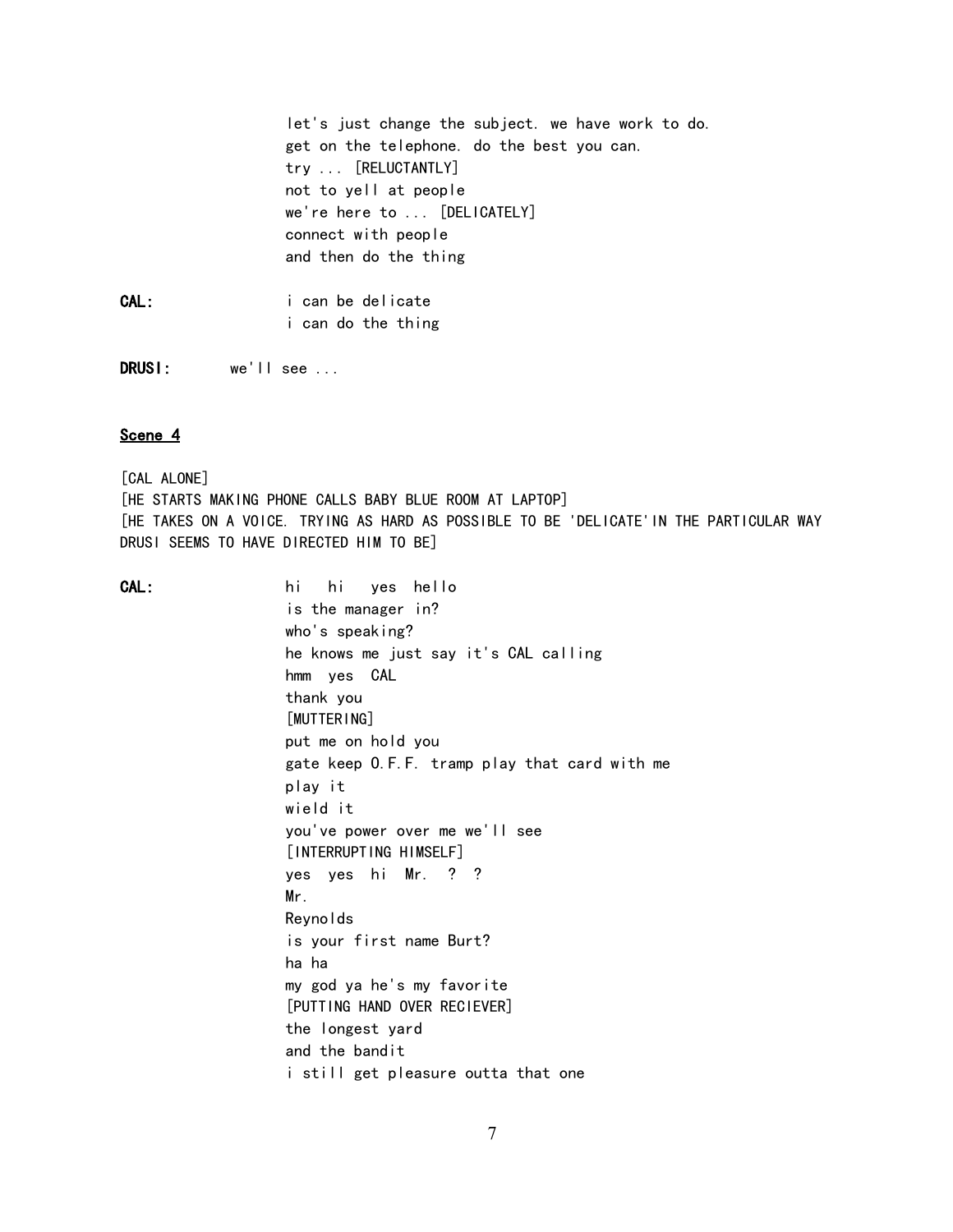outta playing it back oh that Sally Field gives me pleasure reminds me of my mother bending over and giving me toast in bed when i would stay home from school sick

[GOES INTO HIS 'ROUTINE' WITH MEMORIZED LINES FROM MOVIES] [CAL BREAKS OFF] [CAL GOES TO KITCHEN][OVERLY LIT] [WASHES HANDS. TAKES OFF SHIRT. GIVES SELF A TOWEL BATH WIPING FACE AND NECK] [LIVE FEED HAND HELD FOLLOWS]

"WHAT'S IN THERE?" "ONLY WHAT YOU TAKE WITH YOU" "YOU MUST UN-LEARN WHAT YOU HAVE LEARNED" "THERE IS NO TRY" "DO OR DO NOT DO" "IF YOU LEAVE NOW HELP THEM YOU COULD"

[SWITCHING GEARS] [LIGHTS CHANGE} ` [HE MOVES INTO PASTEL WITH TOWEL AND NO SHIRT. LIVE FEED FOLLOWS]

> "I KNOW BAD LUCK WHEN I FEELS IT" "HE CAN'T JINX ME" "I'M TIRED OF LOAFIN AROUND WITH A BUNCH OF BUMS" "YOU IS WHITE AND I SAY NO'S" "I AINT DRINKIN WITH NO WHITE TRASH" "THIS AINT NO PIPE-DREAM" "ANOTHER GUY ALL DIALED UP" "HERE'S MY KEY" "I SHANT BE COMING BACK" "LIMEY WHAT LIMEY" "SAILING BACK TO HOME SWEET HOME" "BOAR OFFICER" "IT'S ABOUT A FRIEND IN THE LONLINESS" "GO AHEAD GET PARALYZED. I'D BE HAPPY TO SEE ONE BUM IN THIS JOINT ACT NATURAL" "KILL YOUR PIPE-DREAMS" "NOW IT'S YOUR TURN" "I'LL BE IN GOOD SHAPE TOMORROW" [NOW CLOTHED] [WITHOUT ANY TENSION] [COMING DOWN] [TO A FAR OFF SELF] gonna scream at me i'll scream at you i'll scream back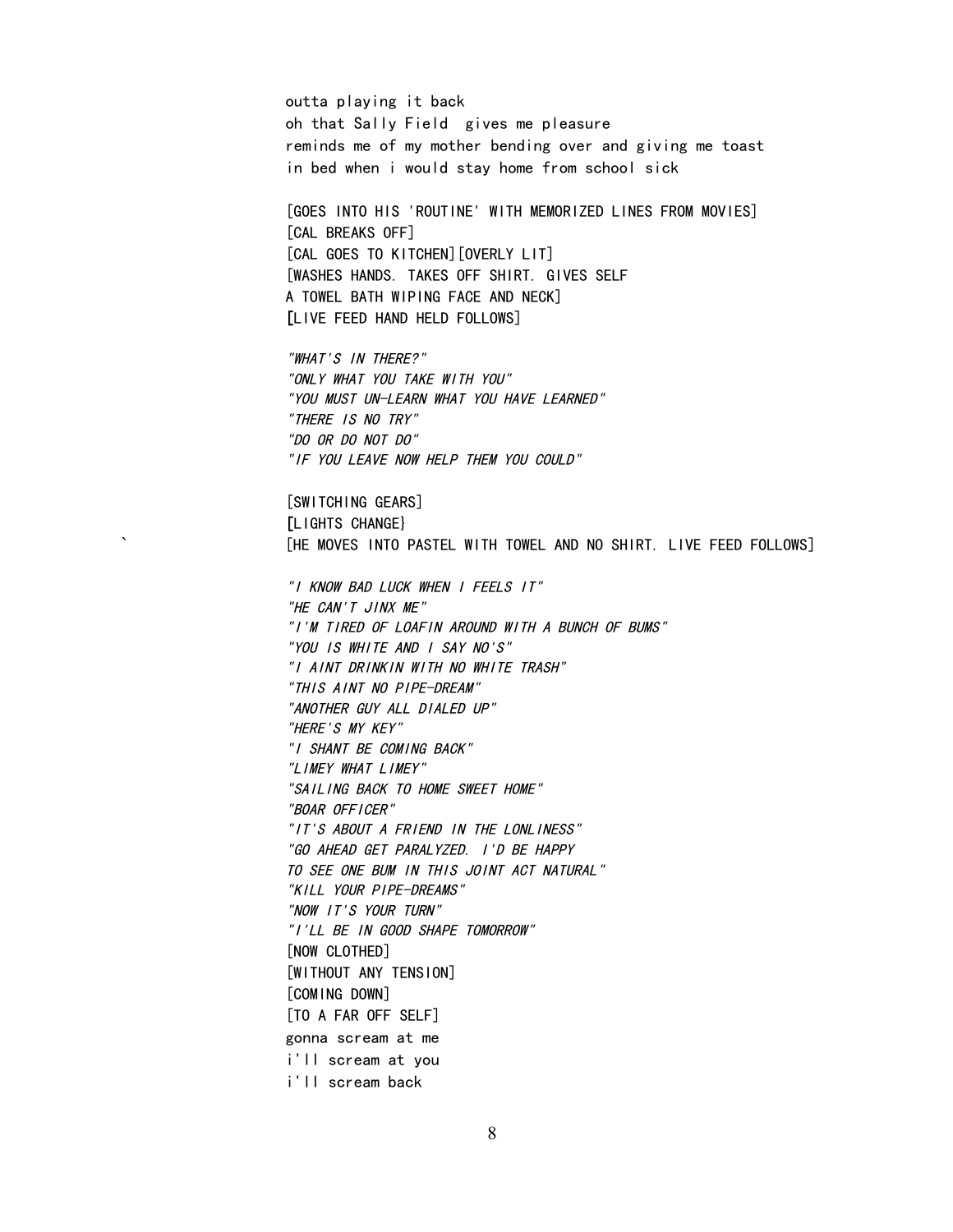|               | [DRUSI HAS APPEARED]                                                |
|---------------|---------------------------------------------------------------------|
|               | [EVENTUALLY CAL NOTICES HER]                                        |
|               | [TIME PASES]                                                        |
| CAL:          | you can't get caught up                                             |
|               | you can love                                                        |
|               | see me in the picture                                               |
|               | [POINTING TO LAPTOP]                                                |
|               | see me                                                              |
|               | do you see me                                                       |
|               | say something                                                       |
|               | [SILENCE]                                                           |
|               | i'm cracked jack                                                    |
|               | [WITH ACCENT]                                                       |
|               | give me a Coors                                                     |
|               | i want you to walk around naked and in heels                        |
|               | like a Patty Smith fucking whack                                    |
|               | i wanna whack                                                       |
|               | and i want you naked in heels                                       |
| DRUS I [VO] : | let people, when you speak to them on that                          |
|               | let people tell their own story. give them space to do that         |
| CAL [VO]:     | i'm fucking horny right now. for you                                |
|               | is that appropriate for a guy to say in this setting? to un-ravel   |
|               | in this setting. it's like almost that a light went on. he stood in |
|               | there and stood in there. it's about you. he shook him. he was      |
|               | fooled                                                              |
| DRUSI:        | he was playing tendencies                                           |
|               |                                                                     |

## Scene 5

[PASTEL ROOM MICHEL ON P.A. LIVE FEED PROJECTOR AS BIG AS POSSIBLE IN WHITE ROOM STARTS MID POINT OF ITALICIZED SPEECH][MICHEL LOOKS DIRECTLY INTO CAMERA]

MICHEL: *I'LL BE THE FIRST ON THE FIELD EVERY DAY* 

FROM THIS DAY FORWARD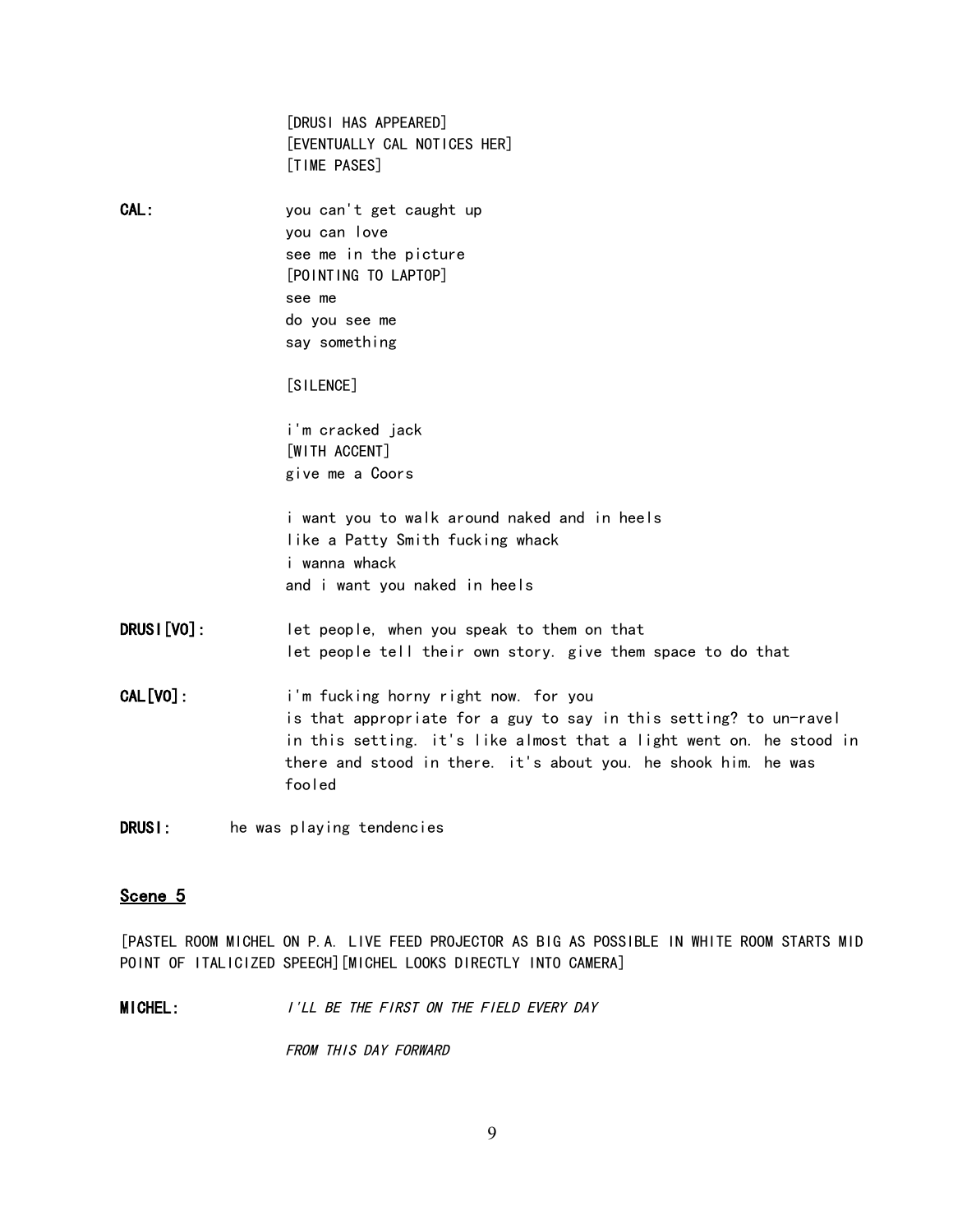I GIVE MY WORD TO YOU

THAT WE WILL WORK EVERY MOMENT

AND FIGHT TO OUR LAST GASP

WORKING TO COME BACK STRONGER

AND TO LEARN FROM THIS AND

NOT REPEAT THE SAME MISTAKES

AND I WILL LEAD THE MARCH

AND CARRY THE FLAG

AND WITHOUT FALTERING WALK FORWARD

INTO WHATEVER OBSTACLE IS THROWN OUR WAY

WE WILL BE BACK

WE WILL PERSEVERE

SO HELP ME GOD

[MICHEL MAKES ENTRANCE TO WHITE ROOM WITH AUDIENCE][HE WALKS THE AISLE TO FRONT OF STORE][HE IS THE OFFICE I.T. GUY-"MR FIX-IT" "FETCH IT"] [HE IS CHECKING THINGS. MAKING SURE THE ROOM IS IN ORDER FOR THE EVENING'S WORK][AN INTERNAL DIALOGUE MICHEL HAS EVERY EVENING ABOUT HIS ACHES AND PAINS][CAL IS AT LAPTOP ON TELEPHONE TRYING TO WORK]

MICHEL: oh my cartilage i do i have pain in my cartilage regenerate me BHP FRAUD FRAUD against the government whistle blows stand up like TEBOW FRAUD-USA [STARTS SINGING] FRAUD-USA FRAAUD-USA  $USA - A A$ 

CAL: "OH WHAT THE HELL'S THE DIFFERENCE"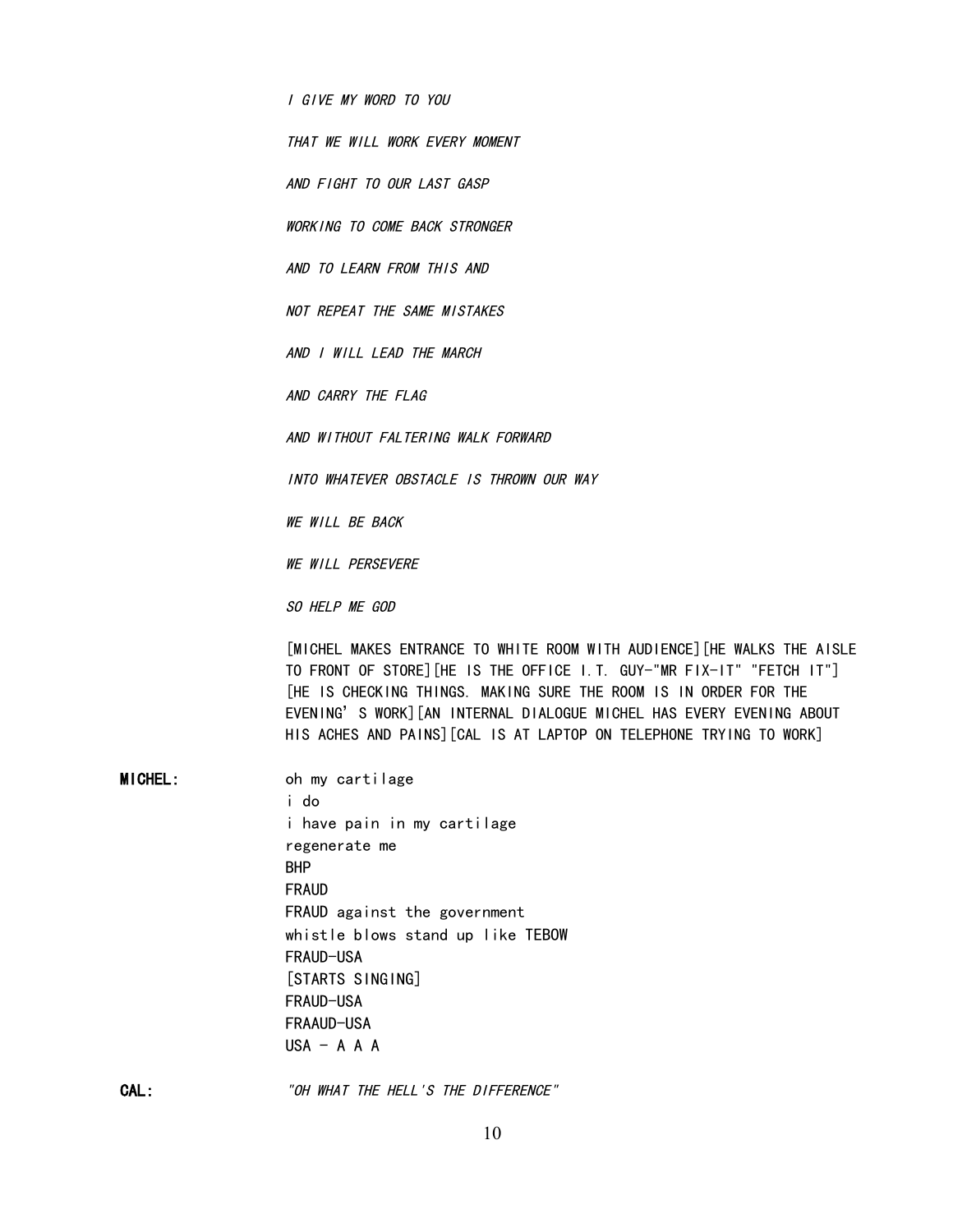|                | "WHO CARES"                                                                           |
|----------------|---------------------------------------------------------------------------------------|
|                | "WELL WHAT ABOUT IT"                                                                  |
| <b>MICHEL:</b> | OK here goes Cali                                                                     |
|                | go Caligo                                                                             |
|                |                                                                                       |
| CAL :          | "WHAT IF THEY DO CALL YOU A PIMP"<br>"I WORRY ABOUT YOU WHEN YOU PLAY DEAD LIKE THAT" |
|                | "PIE-EYED"                                                                            |
|                | "THERE'S ONLY ONE POSSIBLE WAY"                                                       |
|                | "I HAD TO KILL HER"                                                                   |
|                | [AT LAPTOP] [TRYING TO WORK] [TRYING TO MAKE CALLS]                                   |
|                | she imagined me sleeping in central park and kept saying                              |
|                | "well, you know me, me and my imagination"                                            |
|                | [MOVIE LINE GAME]                                                                     |
|                | "MINISTER SONS ARE SONS OF GUNS"                                                      |
|                | "WISE TO ME A NO GOOD TRAMP"                                                          |
|                | "I'LL STAKE YOU, I'LL BET ON YOU"                                                     |
|                | "I'M NO GOOD AND I NEVER WILL BE"                                                     |
|                | "NOTHING BUT DEATH CAN STOP ME LOVIN YOU"                                             |
|                | "PICKED UP A NAIL FROM SOME TART"                                                     |
|                | "LITTLE MONKEY FACE BUY ME A DRINK"                                                   |
|                | "YOU'RE TARTS AND WHAT THE HELL OF IT"<br>"CONVERT TO DEATH"                          |
|                | [LETTING MOVIE GAME DROP]                                                             |
|                | i wanna light up                                                                      |
|                | and just spray out                                                                    |
|                | who's the paranoid one                                                                |
|                | twice my love we've stumbled                                                          |
|                | can you tell me what's wrong                                                          |
|                | the eye rhymes with the thigh                                                         |
|                | try and make your way to the surface                                                  |
|                | i'm gonna shove dirt up my butt                                                       |
|                | in a good way i can say fuck                                                          |
|                | a good way fuck                                                                       |
|                | a go away fuck                                                                        |
|                | a rain deer fucking blindfolded                                                       |
| DRUS I [VO] :  | what are you doing? what are you doing there? show me.                                |
| CAL:           | i'm modeling myself after [MOUTHING WORDS] T*E*B*O*W                                  |
|                |                                                                                       |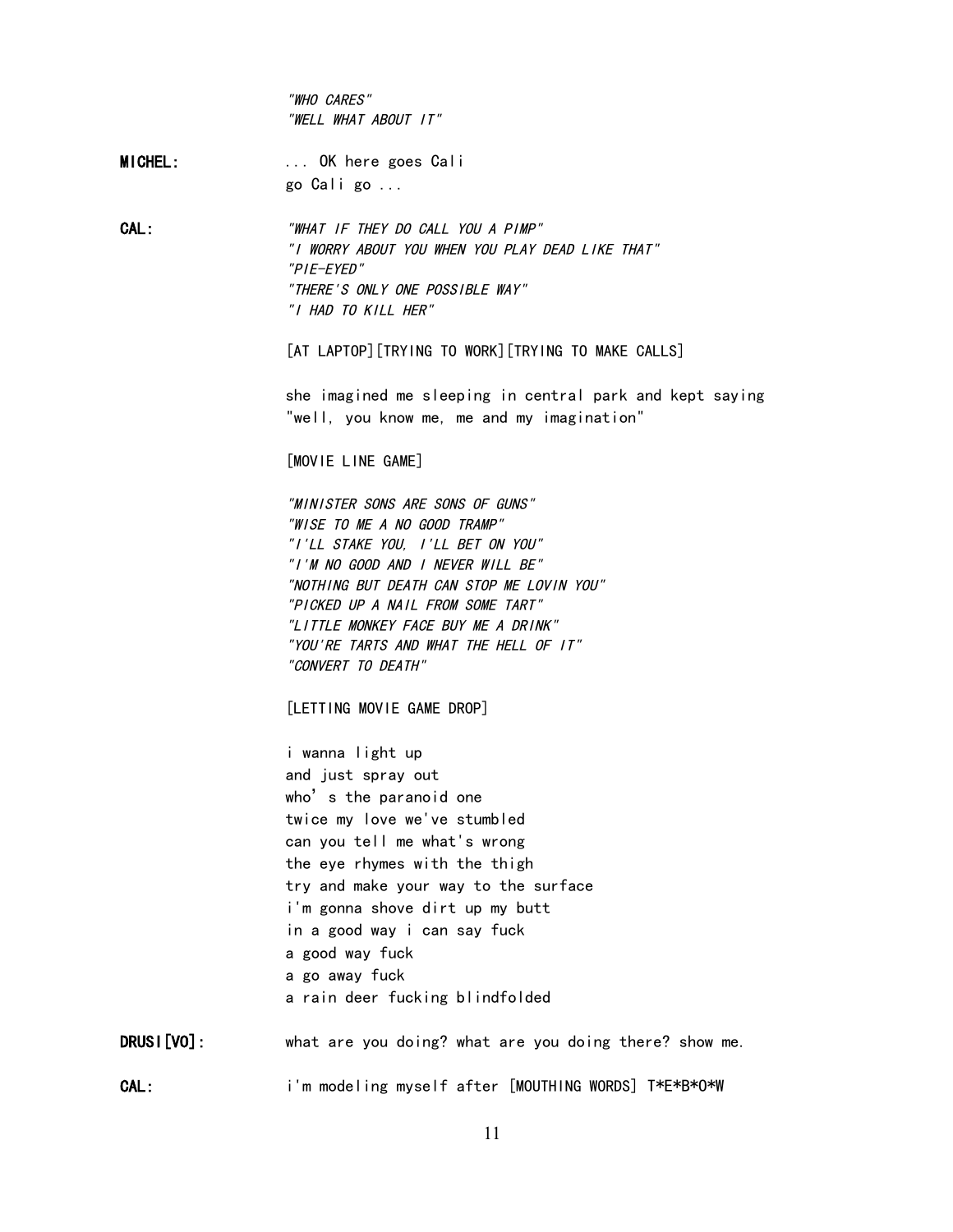| <b>MICHEL:</b> | too late guy. way too late guy. sorry guy                                                                                                                                                                                                                                                                                                                                                                                                                                                                                                                                                                                                                                                                                                                                                                                                                      |
|----------------|----------------------------------------------------------------------------------------------------------------------------------------------------------------------------------------------------------------------------------------------------------------------------------------------------------------------------------------------------------------------------------------------------------------------------------------------------------------------------------------------------------------------------------------------------------------------------------------------------------------------------------------------------------------------------------------------------------------------------------------------------------------------------------------------------------------------------------------------------------------|
| CAL:           | oh well don't tell anyone Drusi. OK?                                                                                                                                                                                                                                                                                                                                                                                                                                                                                                                                                                                                                                                                                                                                                                                                                           |
| <b>MICHEL:</b> | that's impossible now. too late. ya. that's what that means.                                                                                                                                                                                                                                                                                                                                                                                                                                                                                                                                                                                                                                                                                                                                                                                                   |
| CAL:           | i can be inspired                                                                                                                                                                                                                                                                                                                                                                                                                                                                                                                                                                                                                                                                                                                                                                                                                                              |
| <b>MICHEL:</b> | i'll give you that                                                                                                                                                                                                                                                                                                                                                                                                                                                                                                                                                                                                                                                                                                                                                                                                                                             |
|                | [CAL LOCKS HIMSELF IN BATHROOM] [TIME PASSES] [MICHEL FINALLY NOTICES<br>AND APPROACHES DOOR] [CAL IS HOLED UP]                                                                                                                                                                                                                                                                                                                                                                                                                                                                                                                                                                                                                                                                                                                                                |
| <b>MICHEL:</b> | you think we're gonna come in there<br>and help you<br>what?<br>i can't hear you the way that you're acting<br>i can't hear you<br>what? yes.<br>yes. i promise<br>[MICHEL CLOAKS HIS LIPS AND WHISPERS TO AN UNSEEN DRUSI]<br>listen hon<br>listen listen<br>he's holed up hon<br>hon he's holed up<br>i've seen him do this before<br>ah fuck<br>CAL! CAL!<br>stop this shit!<br>now come outta there and let's talk this over<br>now come out<br>[CAL COMES OUT EVENTUALLY]<br>[CAL AND MICHEL STAND ALONE - WHITE ROOM DIRECTLY IN VIEW OF AUDIENCE]<br>[THEY EXCHANGE STIFF SLAPS] [THERE IS A SCUFFLE]<br><b>FEVENTUALLY MICHEL PLACES CAL IN CORNER ON TABLE AND WITH A STERN</b><br>WARNING. THE WARNING OF A FRIEND. ALMOST FAMILIAL]<br>[SUDDENLY ALL IS WIPED AWAY FROM MICHEL'S FACE AND PERSON]<br>[MICHEL ADJUSTS LIGHTS AND SPEAKS TO AUDIENCE] |
| <b>MICHEL:</b> | [AT FIRST INAUDIBLY ONLY MOVING LIPS]<br>i'm sure i'm sure two words                                                                                                                                                                                                                                                                                                                                                                                                                                                                                                                                                                                                                                                                                                                                                                                           |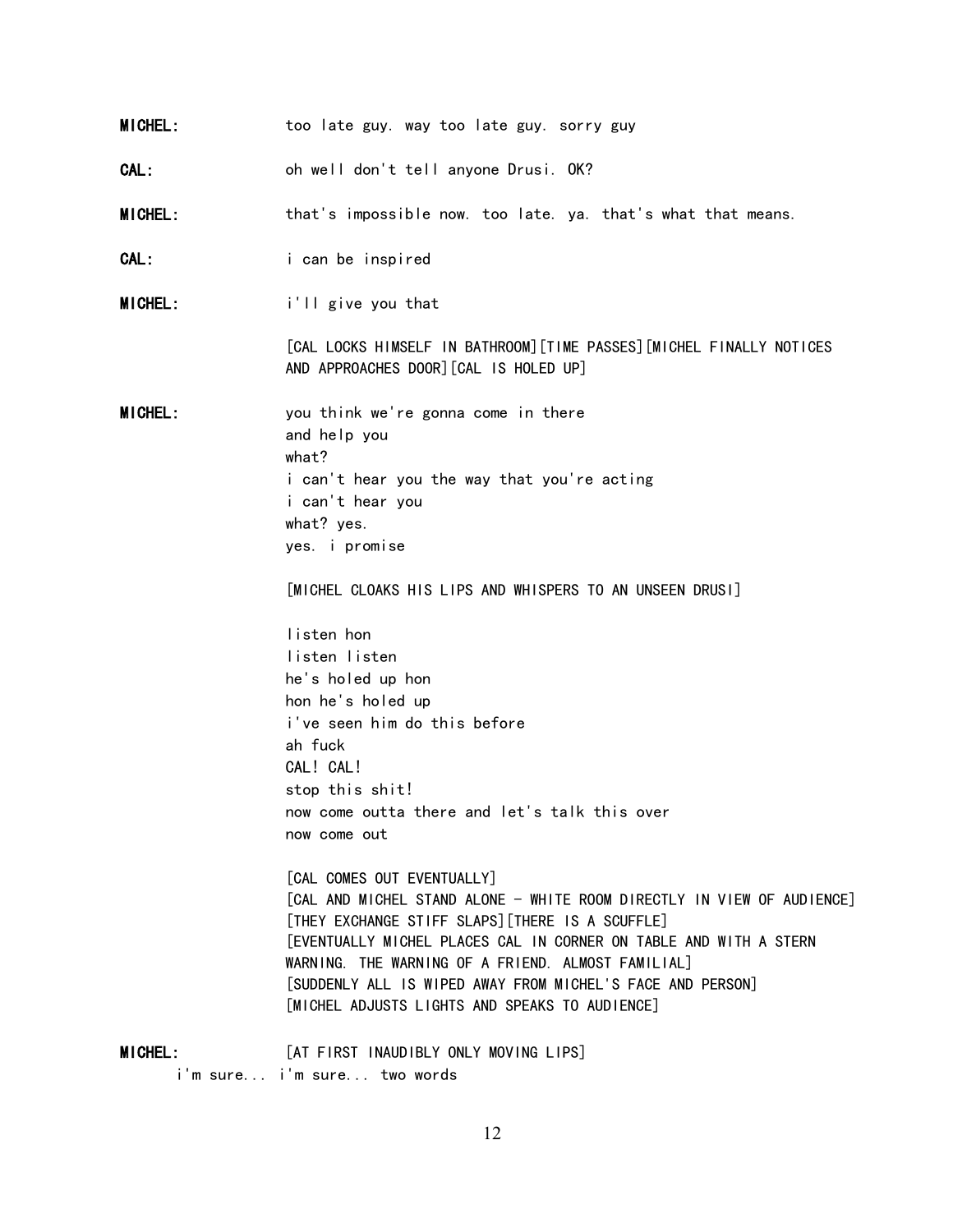T E B O W T E B O W i'm sure... oh yes... i am sure. do you hear me?

#### Scene 6

[DRUSI VOICEOVER][CAL AT TIMES REPEATS HER WORDS PROJECTED IN SPACE] [CAL IS SITTING IN FAR CORNER OF WHITE ROOM WHERE MICHEL PLACED HIM][CHAINED]

DRUSI[VO]: [SINGING. TO A CRESCENDO. ROLLING STEADY BUILD] CAL CAL CAL CAL CAL CAL oh hon that's CAL in the corner CAL CAL in the corner CAL CAL CAL i'll do anything you want anything CAL CAL CAL [CAL SITS IN DARK WITH AUDIENCE] [A DIAL TONE IS HEARD PLAYING OVER SPEAKERS IN ROOM WITH AUDIENCE] [DIAL TONES MORPHS INTO RECORDED SPORTS RADIO WITH CAL'S VOICE IN DIALOG WITH SPORTS RADIO DJ AND WITH COMMERCIALS] [BUILDS AND STOPS][JERKS AND STARTS AGAIN] [MICHEL WALKS ABOUT] [TAKES INVENTORY OF DAMAGE THAT MIGHT HAVE OCCURRED FROM SCUFFLE] [HE SINGS BARELY AUDIBLE] DRUSI[VO]: my career i'm in here oh there's men in here [HIGHER PITCH] my career my career [BUILDING] i'm in here [A MOVER AND A SHAKER][THE BOSS] OK we have to line up the conference with Irvine  $-$  get them on the phone later  $-$  demand to know what the fuck what the fuck Irvine fuck Irvine OK Irvine i agree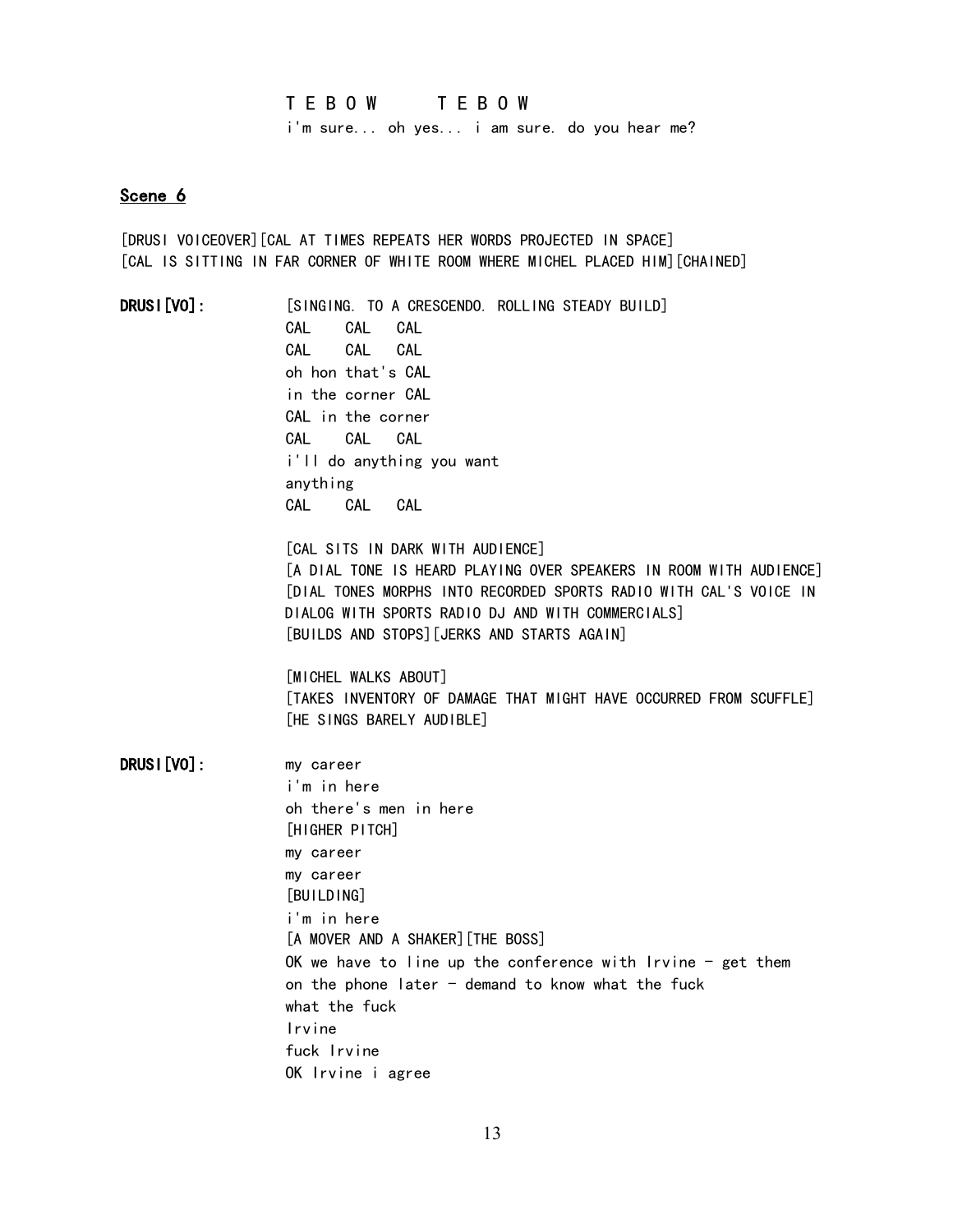## PART TWO: DRUSILLA

[A DIFFERENT PLACE OR ATMOSPHERE FROM PART ONE. AS THOUGH ALL HAS BLOWN THROUGH AND SETTLED. FAMILIAR BUT CHANGED][MARKED SHIFTS IN TEMPO/TENOR/PITCH]

#### Scene 1

| i'm a meal                                                 |
|------------------------------------------------------------|
| i'm a treading person                                      |
| the type yes the type                                      |
| you can                                                    |
| say it                                                     |
| i can                                                      |
| say it                                                     |
| i can't                                                    |
| no                                                         |
| yes                                                        |
| no                                                         |
| yes                                                        |
| i would take her hand under the covers each night.         |
| we would fall asleep that way                              |
| like going for a walk. or stepping off a platform together |
| we would just lie in bed today                             |
| today is that kind of day                                  |
| lie in bed                                                 |
| yes                                                        |
| i'm in bed too                                             |
| ok. we're both in bed                                      |
| in bed                                                     |
| you want to disappear too                                  |
| don't you                                                  |
| lie lie lie triple triple                                  |
| my face is frozen. but actually it is something deeper.    |
| i'm afraid something deeper.                               |
| i don't love you but i want to pluck your eyebrows out     |
| until you cry                                              |
| until you cry                                              |
| i'm lying i love you i do i do                             |
| i would leave you                                          |
| and kid you                                                |
|                                                            |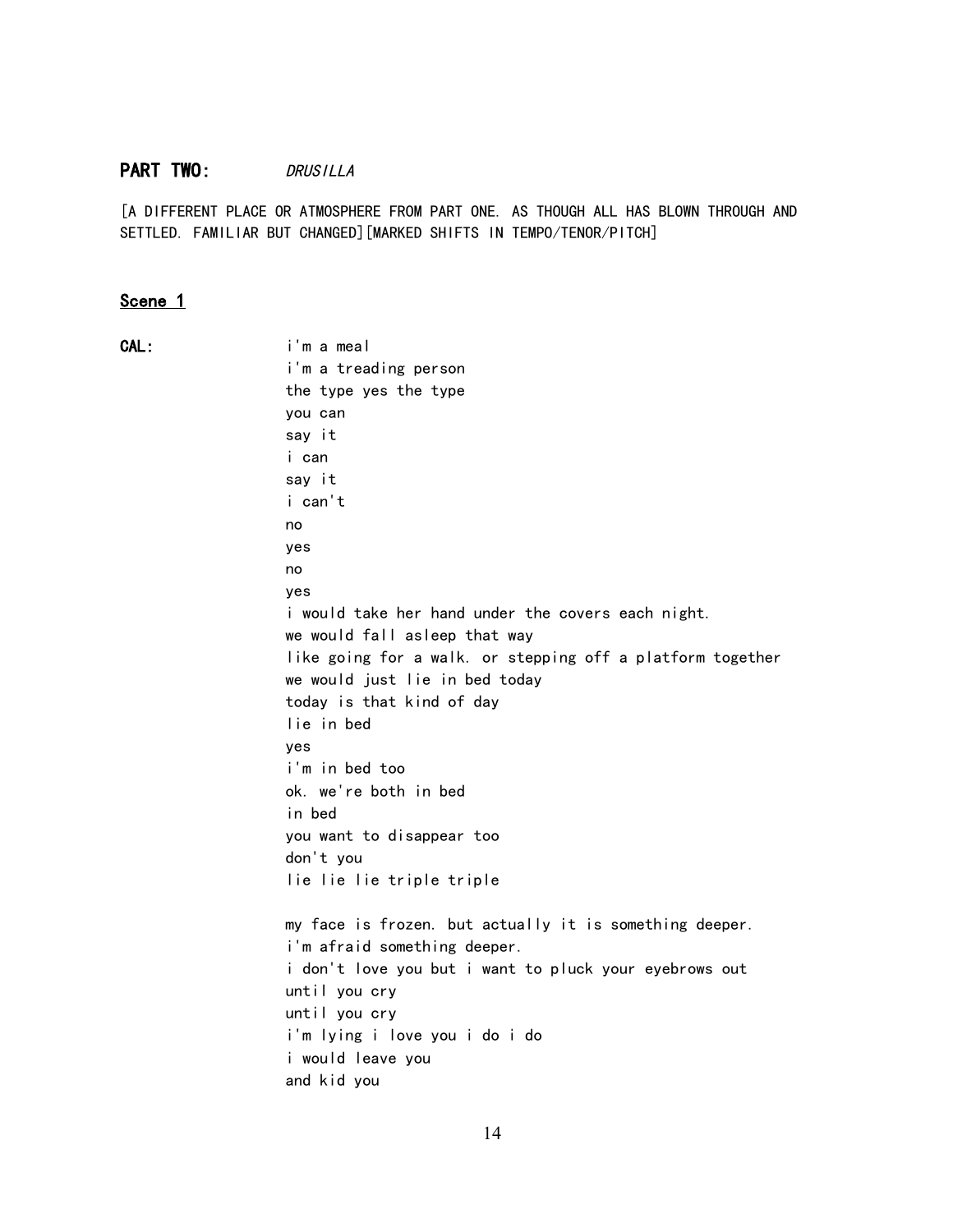you only tell the bread yes the bread stuff the thing leave it on the can you imagine will it be frosted ... and the life his pin-ups the clips or the broken clips either way the clips either way yes the clips would i would lie to you or lie to me either way you come on now come on back drown the cat tell the dog no! plain no! (he'll understand) look at the big blue thing sticking out there the blue thing is out there sticking out (oh god) mmm the crime [CAL HAS CRAWLED THROUGH BACK WINDOW OF BABY BLUE ROOM AND SHUT IT BEHIND HIM DISAPPEARING] [ON MIC] the blue on my fingers that was rubbed out of your sweet red 5 cranberry apples i'm not afraid to write that i love these girls and i love you more i don't remember did i say something last night i do keep crying the way we drive up to your house and how the windows look from the outside i turn pink because i see they're singing inside and we look at each other and we kiss each other it's cold but we are warm (together) with each other sitting there with the car running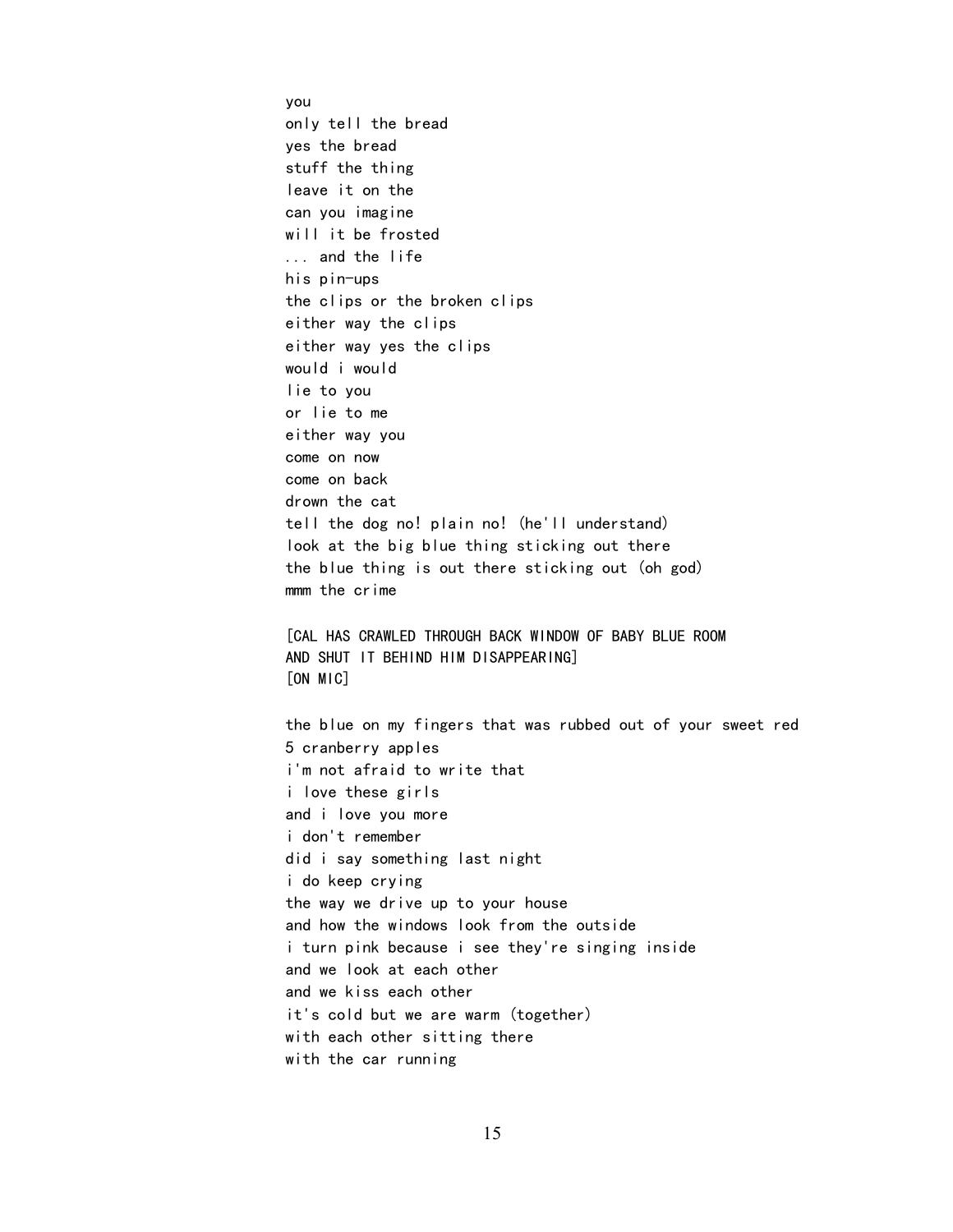|                | [CAL OPENS AND PLACES FACE IN WINDOW]<br>[LIVE FEED***CLOSE-UP***]                                                                                                                                                                                                                                                                                                                                                                                                                                                                                                                   |
|----------------|--------------------------------------------------------------------------------------------------------------------------------------------------------------------------------------------------------------------------------------------------------------------------------------------------------------------------------------------------------------------------------------------------------------------------------------------------------------------------------------------------------------------------------------------------------------------------------------|
|                | i don't know how i'll get out of here in time<br>no panic<br>just                                                                                                                                                                                                                                                                                                                                                                                                                                                                                                                    |
|                | [QUICKLY CLOSES WINDOW SHUT DISAPPEARING AGAIN]                                                                                                                                                                                                                                                                                                                                                                                                                                                                                                                                      |
| Scene 2        |                                                                                                                                                                                                                                                                                                                                                                                                                                                                                                                                                                                      |
| <b>MICHEL:</b> | [SEATED ON STEP LADDER IN WHITE ROOM WITH AUDIENCE]<br>[CONVERSATIONAL HE SPEAKS TO AUDIENCE]<br>[AS THOUGH TRYING TO TEACH SOMEONE A SECOND LANGUAGE WITH GREAT<br>PATIENCE]                                                                                                                                                                                                                                                                                                                                                                                                        |
|                | what did you finish?<br>what did you do?<br>why are you so shaken?<br>what's wrong?<br>whose problem?                                                                                                                                                                                                                                                                                                                                                                                                                                                                                |
|                | whose?<br>did you say what i thought you said?<br>anyway anyway                                                                                                                                                                                                                                                                                                                                                                                                                                                                                                                      |
| CAL :          | [CUBBY PASTEL AT GATE. SEATED. SMOKING. SMALL TABLE.<br>LOOKS DIRECTLY INTO CAMERA. LIVE FEED]<br>[A SECRET INTERVIEW WITHIN A DOCUMENTARY]                                                                                                                                                                                                                                                                                                                                                                                                                                          |
|                | the last words of a father. of a father whose liver was red.<br>a mass of it. red. she was killed in her own home. a darling until<br>she died. stockings were her favorite. always brushing her teeth.<br>teeth and stockings that's all you'd see as she approached. now the<br>daughter and the dad are dead, how did i know them? how did we<br>meet? it's not that clear. not now. before it was clear - and at<br>that time, I told someone. but i can't remember what i said now -<br>maybe they'd remember if you could find them? the ones i told. for<br>me it's all past. |
|                | i'm talking about you. i'm talking to you about you.<br>you and i in the desert. remember you and i there                                                                                                                                                                                                                                                                                                                                                                                                                                                                            |
|                | do you like the way i look in my pants? do my pants look good?                                                                                                                                                                                                                                                                                                                                                                                                                                                                                                                       |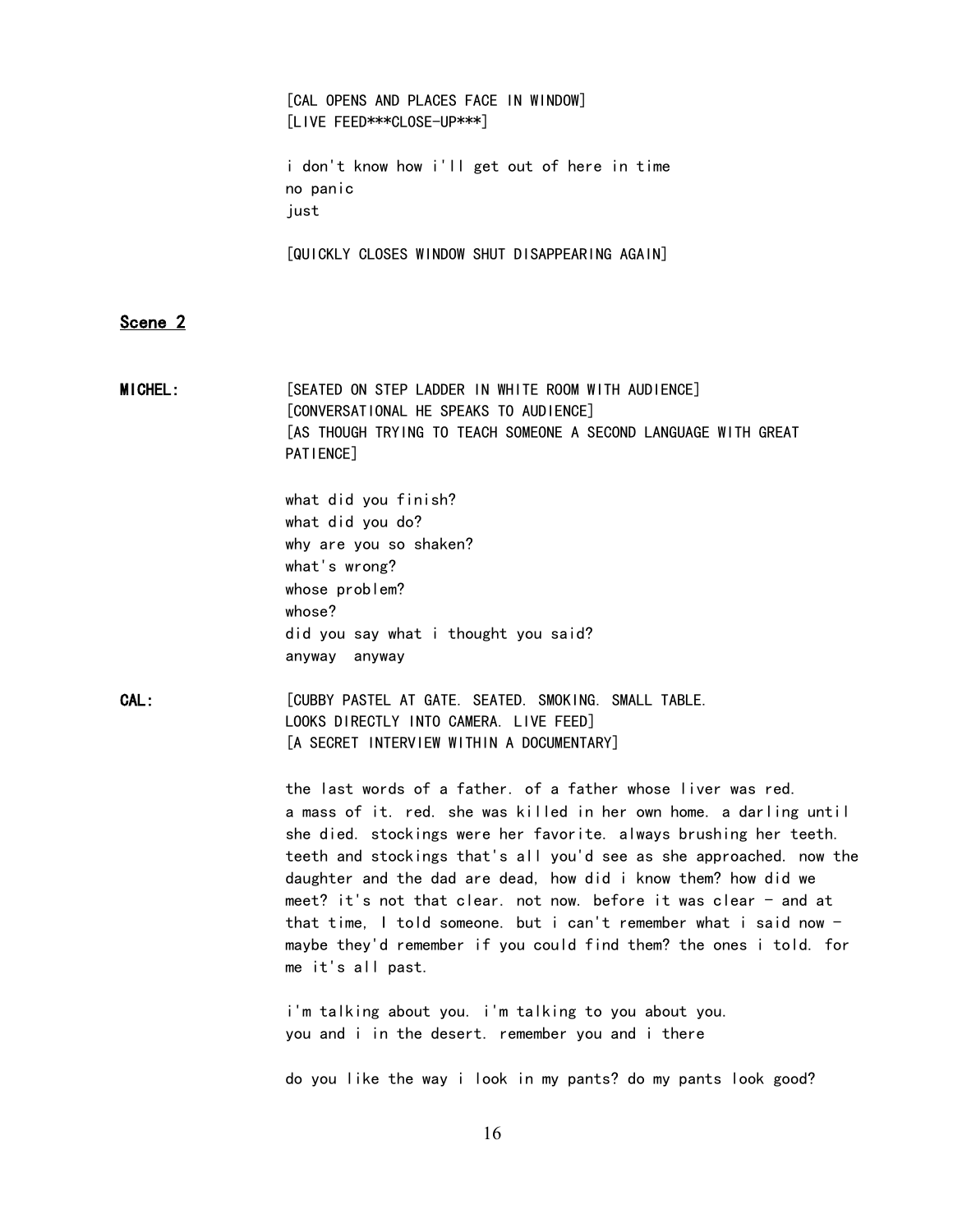[CLOSE-UP LIVE FEED ON CAL. HIS LEGS AND BODY]

- DRUSI[VO]: why do you ask me directly? you should look away when you ask that divert your eyes too...horse for horse for horse for you for you for you
- CAL: for horse. for you i play the ventriloquist with myself you can barely invisibly see my lips move but they are and i am and i i am talking
- DRUSI[VO]: i'm not lying i'm going to the country for a while i am a fraud rape in the back of a truck rape lying down in the shell camper in the back of a truck

MICHEL: [AT LAPTOP TYPING WHAT HE SAYS] rape rape i'm being raped in a shell camper

#### Scene 3

| <b>MICHEL:</b> | [STILL ON LAPTOP]                                         |
|----------------|-----------------------------------------------------------|
|                | i wonder what you feel                                    |
|                | the one that's so true it's impossible to identify        |
|                | the elusive one that sits there                           |
|                | then bounces away when you turn to it directly            |
|                | the light does that terrible trick                        |
|                | it's there it's there it's just hidden                    |
|                | on the periphery                                          |
| DRUS I [VO] :  | the point is i can't pee here again so i'm going to leave |
|                | i'm going to walk out on you                              |
| CAL :          | [CARRIES TAPE RECORDER]                                   |
|                | ohh ohh                                                   |
|                | how does that feel?                                       |
|                | grist twice!                                              |
|                | ves                                                       |
|                | are you a professional woman?                             |
|                | do you care to answer?                                    |
|                | do you see                                                |
|                | ya bitch i see                                            |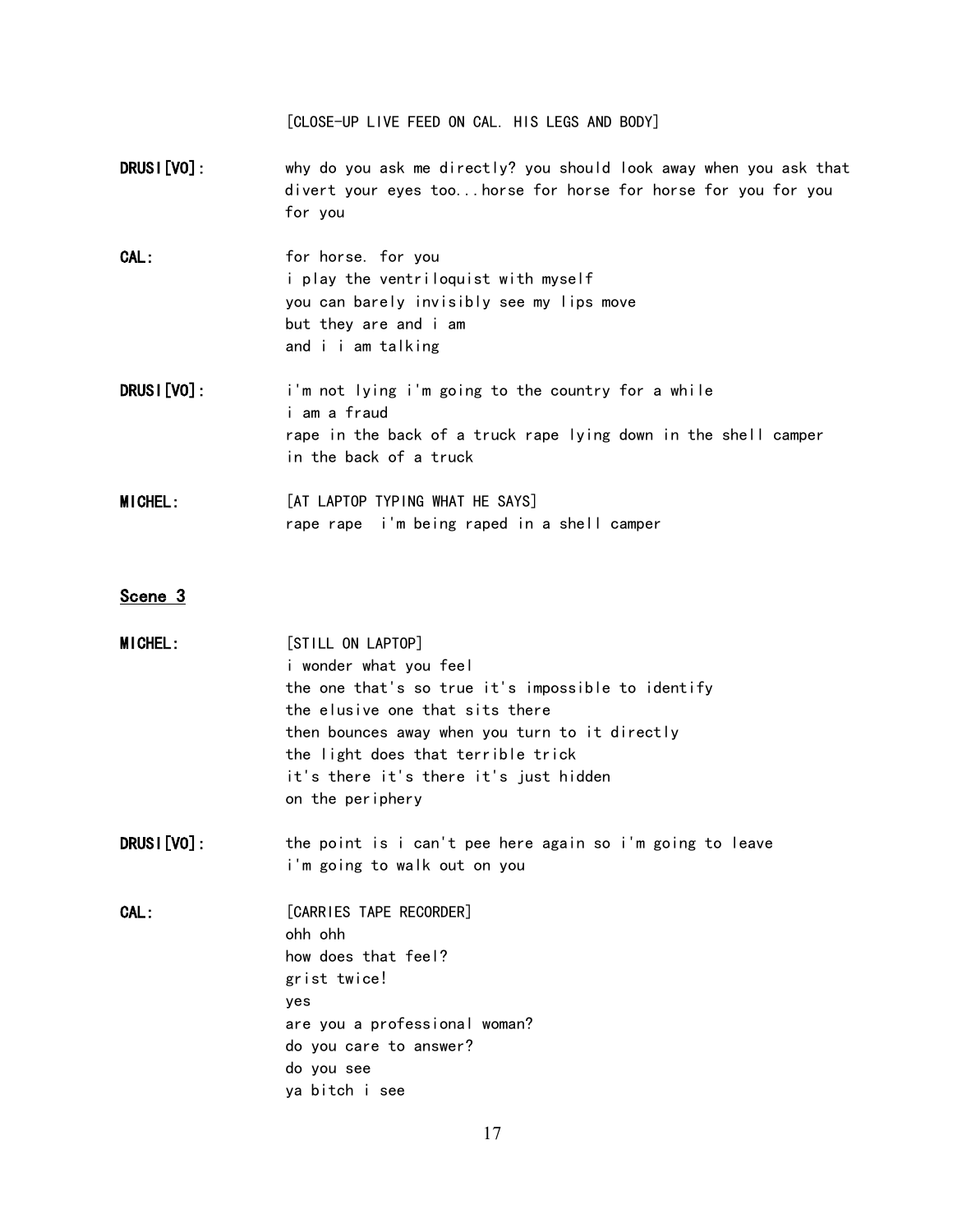|                | DIRT 3 IS A GAME YOU'LL NEVER PLAY                                                                                                                                                        |
|----------------|-------------------------------------------------------------------------------------------------------------------------------------------------------------------------------------------|
|                | DIRT 3 IS A GAME YOU'LL NEVER PLAY                                                                                                                                                        |
|                | do you hear                                                                                                                                                                               |
|                | yes i hear                                                                                                                                                                                |
|                | you have hat-ears                                                                                                                                                                         |
|                | haters?                                                                                                                                                                                   |
|                | hat-ears                                                                                                                                                                                  |
|                | haters?                                                                                                                                                                                   |
|                | hat-ears                                                                                                                                                                                  |
|                | hat-ears                                                                                                                                                                                  |
|                | hat-ears                                                                                                                                                                                  |
|                | you want a sweet                                                                                                                                                                          |
|                | bite my muscles sweet                                                                                                                                                                     |
|                | bite                                                                                                                                                                                      |
|                | bite my muscles sweetie                                                                                                                                                                   |
|                | my muscles live in an abstract dream                                                                                                                                                      |
|                | the pregnant pause of my pure muscles                                                                                                                                                     |
| DRUS I [VO] :  | i think i'll just watch and feel and think of pure things                                                                                                                                 |
| <b>MICHEL:</b> | abstract is never pure. tap water is more pure                                                                                                                                            |
| DRUSI:         | sure muscles                                                                                                                                                                              |
|                | how pure are they                                                                                                                                                                         |
|                |                                                                                                                                                                                           |
| CAL:           | my muscles are the purest                                                                                                                                                                 |
| DRUSI:         | are you sure muscles. can you speak muscles                                                                                                                                               |
| CAL:           | sure. all eyes are on my pure muscles                                                                                                                                                     |
|                |                                                                                                                                                                                           |
| Scene 4        |                                                                                                                                                                                           |
| <b>MICHEL:</b> | [AT LAPTOP. TYPING WHAT HE SPEAKS. MAKING A REPORT]<br>12 bricks. a clicking sound precludes death. marble sounds also.<br>it's a clicking and the sound of marbles rolling on the table. |
|                |                                                                                                                                                                                           |
|                | [PAUSE] [INTO MIRROR WHITE ROOM WITH AUDIENCE]                                                                                                                                            |
|                | i am in fashion                                                                                                                                                                           |
|                | how could i not be                                                                                                                                                                        |
|                |                                                                                                                                                                                           |
|                |                                                                                                                                                                                           |

## Scene 5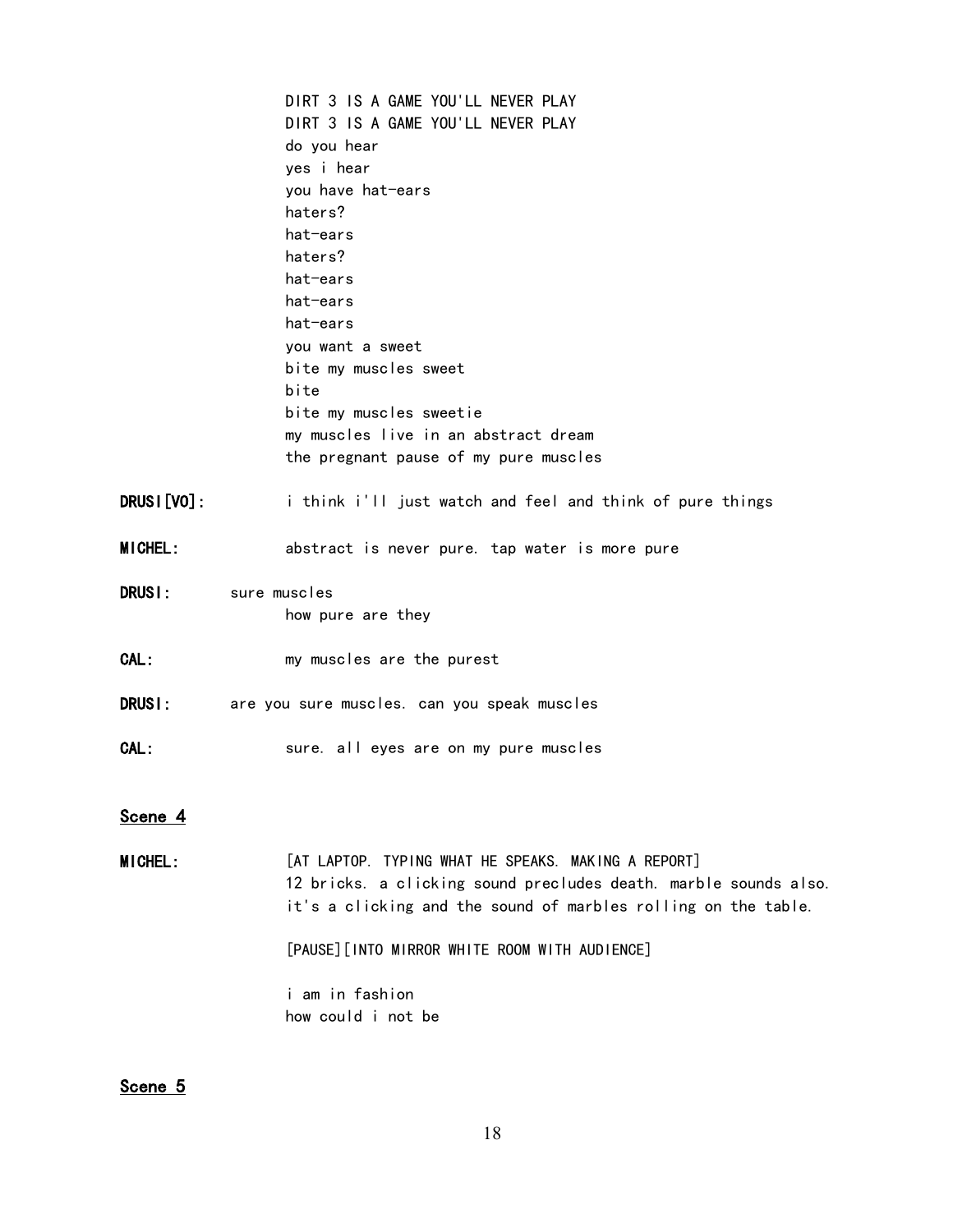[WHITE ROOM][LIGHTS FULL HOUSE LIGHTS / OVERHEAD FLOURESCENT] [ALL ARE TOGETHER] [CAL IS SWEEPING OR DOING OTHER MUNDANE TASKS] [MICHEL FOLLOWS WONDERING WHY CAL IS DOING WHAT IS SUPPOSED TO BE HIS JOB] [MICHEL MIGHT REPEAT PHRASES][ATMOSPHERE IS FLAT. STILL] [CAL DESCRIBES A PROCESS]

| CAL: | everything is like carrying a glass bowl across a room that       |
|------|-------------------------------------------------------------------|
|      | contains all your hopes and dreams. and each time as you walk you |
|      | are full of what the bowl contains. and each time $-$ seemingly   |
|      | unexpectedly you drop the bowl and watch it shatter to pieces on  |
|      | the ground. point of the trick - of fooling yourself - the self   |
|      | that records and remembers - in this moment, the falling point -  |
|      | the point of the trick point is as the bowl falls                 |

in this moment you are aimless

[SOUND CUE\*\*\*SATURATED\*\*\*PUNK SUBLIME\*\*\*] [SPEAKING OVER LOUD MUSIC - ALMOST SHOUTING]

it's a lot easier with the ladies when you are on TV

- COLM: [WALKS CAL TO LAPTOP AND SITS HIM DOWN. STANDS OVER HIM] ya well that's life buddy. you're not on TV. you're here. so get your shit off the celebrity gossip page and get your hands out of your pants and pick up the phone. as a matter of fact  $-$  for all i care  $-$  keep your hand down there  $-$  but make sure some calls happen - ok? make some calls. one at a time. he's on TV because he can sing, he has hair, and he is young. you're not. ok? you're not.
- CAL: i'm not what?
- COLM: you're not on TV
- CAL: neither are you.
- COLM: neither are you. [PAUSE] ok let's both agree we both are not on TV ok? let's agree to that?

CAL: agreed.

COLM: agreed. [SPEAKING OVER SHOULDER AS HE WALKS AWAY] get to work.

CAL: [MUTTERING] bite my ass fuck shit head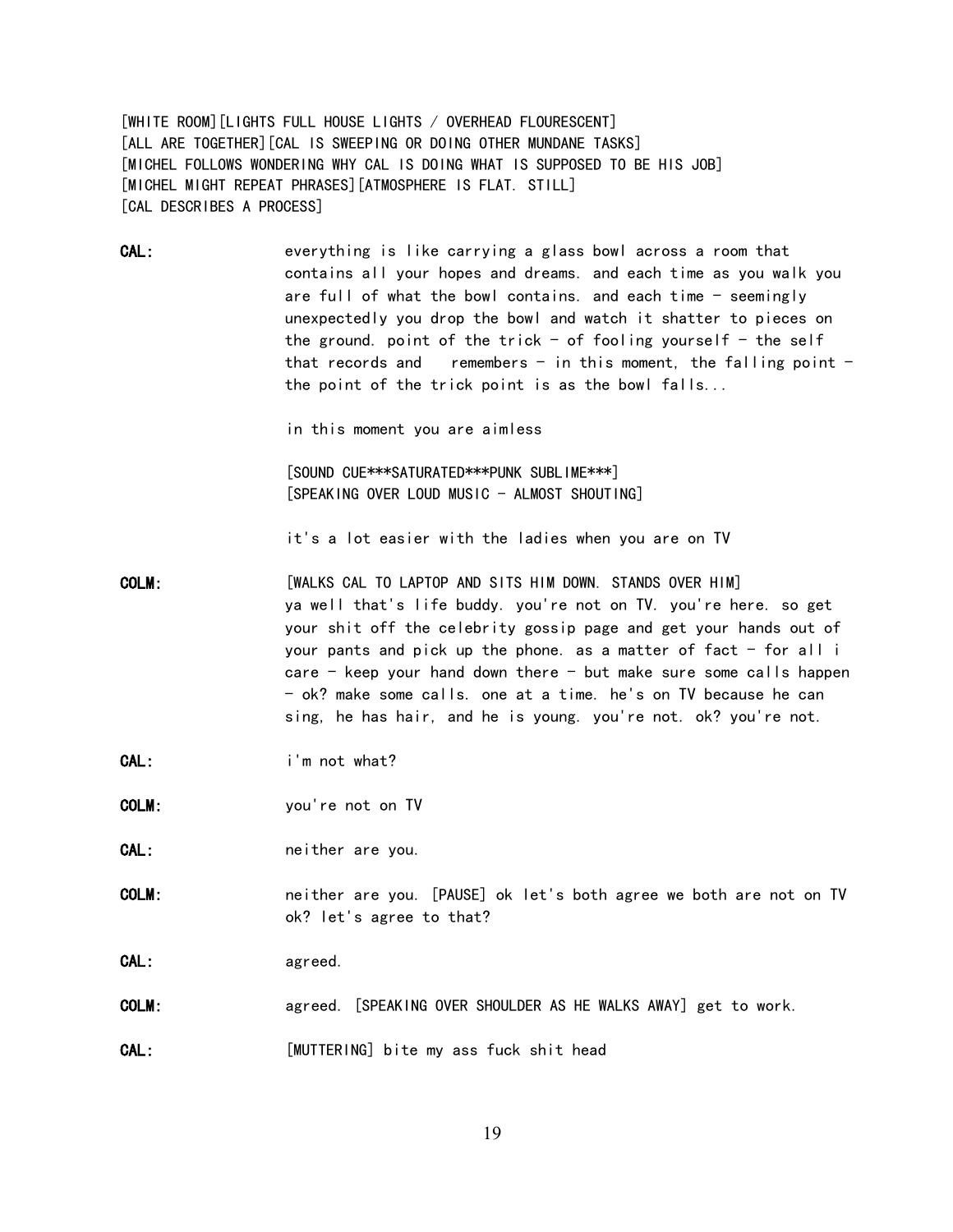COLM: [BACK AT STATION. BACK OF WHITE ROOM. WRITING IN SMALL NOTEBOOK][AS TECHNICAL NOTES FOR FUTURE REFERENCE] you are right. it was the tears of a boy there. my heart's opinion stunned me. to make known. to act upon. MICHEL: [FIXING SELF AND STANDING ALMOST TOO CLOSE TO COLM] [HE WHISPERS TRYING TO NOT LET ANYONE ELSE IN ROOM HEAR HIM] i see a future. a new one. [TO CEILING. TO DRUSI] i love you but don't call me John here. i'm not John. i'm not John.

#### Sc.6

[BACK AT HIS WORK STATION. PLAYS WITH PICTURE IN SMALL FRAME AT HIS DESK] [PLAYFUL. A BIT]

| CAL:           | he noticed me.                                                                                       |
|----------------|------------------------------------------------------------------------------------------------------|
|                | she noticed me.                                                                                      |
|                | did you notice?                                                                                      |
|                | did you read the notice?                                                                             |
|                | did you care to notice?                                                                              |
|                | patience honey. don't squeeze the trigger till you are happy                                         |
|                | who am i talking to?                                                                                 |
|                | what?                                                                                                |
|                | who am i talking to?                                                                                 |
|                | i see right through you now                                                                          |
|                | can i just concentrate on my work?                                                                   |
|                | can i just concentrate on my work?                                                                   |
|                | ellipsis won't wash Harold!                                                                          |
|                | ellipsis won't wash Harold!                                                                          |
| <b>MICHEL:</b> | [AS THROUGH A PEEP-HOLE SPYING IN ON CAL] ["HEY LOOK AT THIS GUY"]                                   |
|                | it is never attractive when a man begs.                                                              |
|                | if a woman begs well                                                                                 |
|                | that can be hot.                                                                                     |
| COLM:          | it usually is hot.                                                                                   |
| <b>MICHEL:</b> |                                                                                                      |
|                | a begging woman. we like to look at that. it is within nature<br>ah natural you my begging queen you |
|                | [WITH SPANISH ACCENT]                                                                                |
|                | natural natural                                                                                      |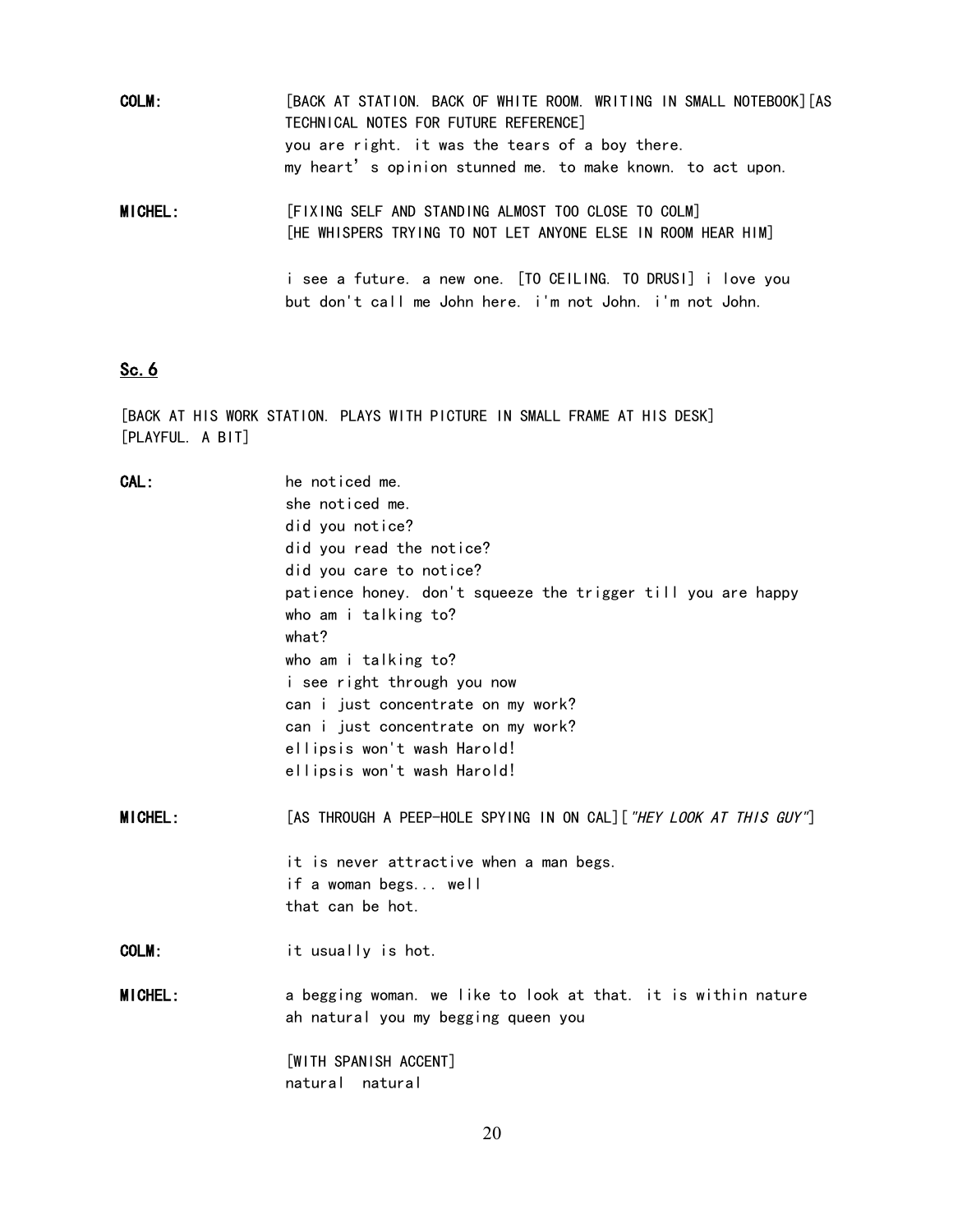|                | [CUT TO MICHEL AT LAPTOP]                                                                                                                                                                               |
|----------------|---------------------------------------------------------------------------------------------------------------------------------------------------------------------------------------------------------|
| CAL:           | i melt in the shower like a gewy piece of moldy soapy poop<br>moldy soapy soup? moldy soapy poop                                                                                                        |
|                | rin tin tin to watch a girl grin                                                                                                                                                                        |
|                | [TRYING TO CHEER HIMSELF UP] [LIGHTS CHANGE] [PROJECTION.<br>BACKDROP. DRUSI APPEARS]                                                                                                                   |
|                | grin                                                                                                                                                                                                    |
|                | grin                                                                                                                                                                                                    |
|                | on your knees in sin<br>grin                                                                                                                                                                            |
|                | i'm dying to see you in leotards, little red pink ones<br>that snap back when you pull them<br>honored to meet you                                                                                      |
|                | honored to meet you                                                                                                                                                                                     |
|                | pleased to make your acquaintance. so pleased                                                                                                                                                           |
|                | i've been flooded with oh requests lately                                                                                                                                                               |
|                | my cousin called last week, the one from Tampa, crying<br>crying? crying. again? again. she knows she is the prize<br>she's not going to bring you cupcakes and butter your bread<br>she is the cupcake |
|                | [REGGIE IS BECOMING EXTREMELY AGITATED. A PANIC-ATTACK]<br>[MICHEL NOTICES AND GOES TO CAL TRYING TO HELP]                                                                                              |
| <b>MICHEL:</b> | cross your hands over you chest and count backwards from 20 real<br>fast                                                                                                                                |
|                | [HE DOES]                                                                                                                                                                                               |
|                | again real fast again                                                                                                                                                                                   |
|                | now breathe again again breathe again<br>[LOOKING AROUND] [LOOKS TO COLM FOR ASSISTANCE. COLM SHRUGS]<br>are there any brown paper bags around here?                                                    |
| CAL:           | no. and i'm not breathing into a bag anyway. not today                                                                                                                                                  |
|                | [CAL HAS DISAPPREARED]<br>[MICHEL AND COLM ARE IN PASTEL ROOM AT TABLE]<br>[MIC AND LIVE FEED]<br>[BREAK ROOM TALK]                                                                                     |
|                |                                                                                                                                                                                                         |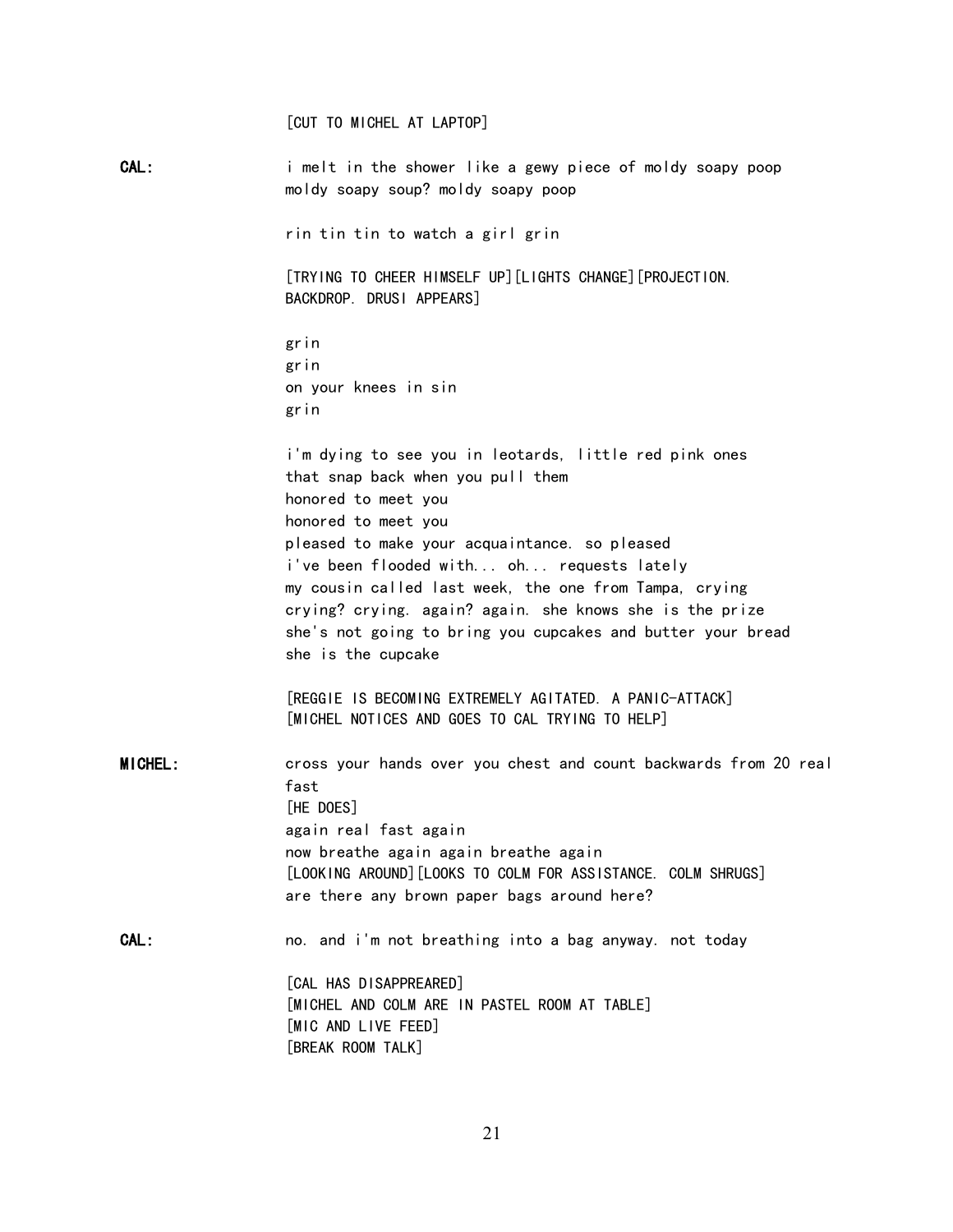| MICHEL:        | she's a beautiful bird my boy           |
|----------------|-----------------------------------------|
| COLM:          | where do you put the beak? hardy har    |
| <b>MICHEL:</b> | hardy har                               |
| COLM:          | where do you put the beak?<br>hardy har |
| <b>MICHEL:</b> | hardy har<br>you likey my beaky         |
| COLM:          | i likey your beaky                      |
| MICHEL:        | my beaky baby                           |
| COLM:          | baby baby beaky beaky                   |
| <b>MICHEL:</b> | beaky baby                              |

### Scene 10

[CAL IS IN BACKYARD]

| CAL :          | because you put your face - your own face - your own face - its<br>features on theirs - their glowing little orb faces - obscured in<br>the distance<br>[CUT TO THE BOYS IN BREAK ROOM. PASTEL AT TABLE] |  |
|----------------|----------------------------------------------------------------------------------------------------------------------------------------------------------------------------------------------------------|--|
| COLM:          | hi John!                                                                                                                                                                                                 |  |
| <b>MICHEL:</b> | don't call me John here.                                                                                                                                                                                 |  |
| COLM:          | John here.                                                                                                                                                                                               |  |
| <b>MICHEL:</b> | don't.                                                                                                                                                                                                   |  |
| COLM:          | don't. ok  you got it                                                                                                                                                                                    |  |
|                | [PAUSE]                                                                                                                                                                                                  |  |
|                | don't ask.                                                                                                                                                                                               |  |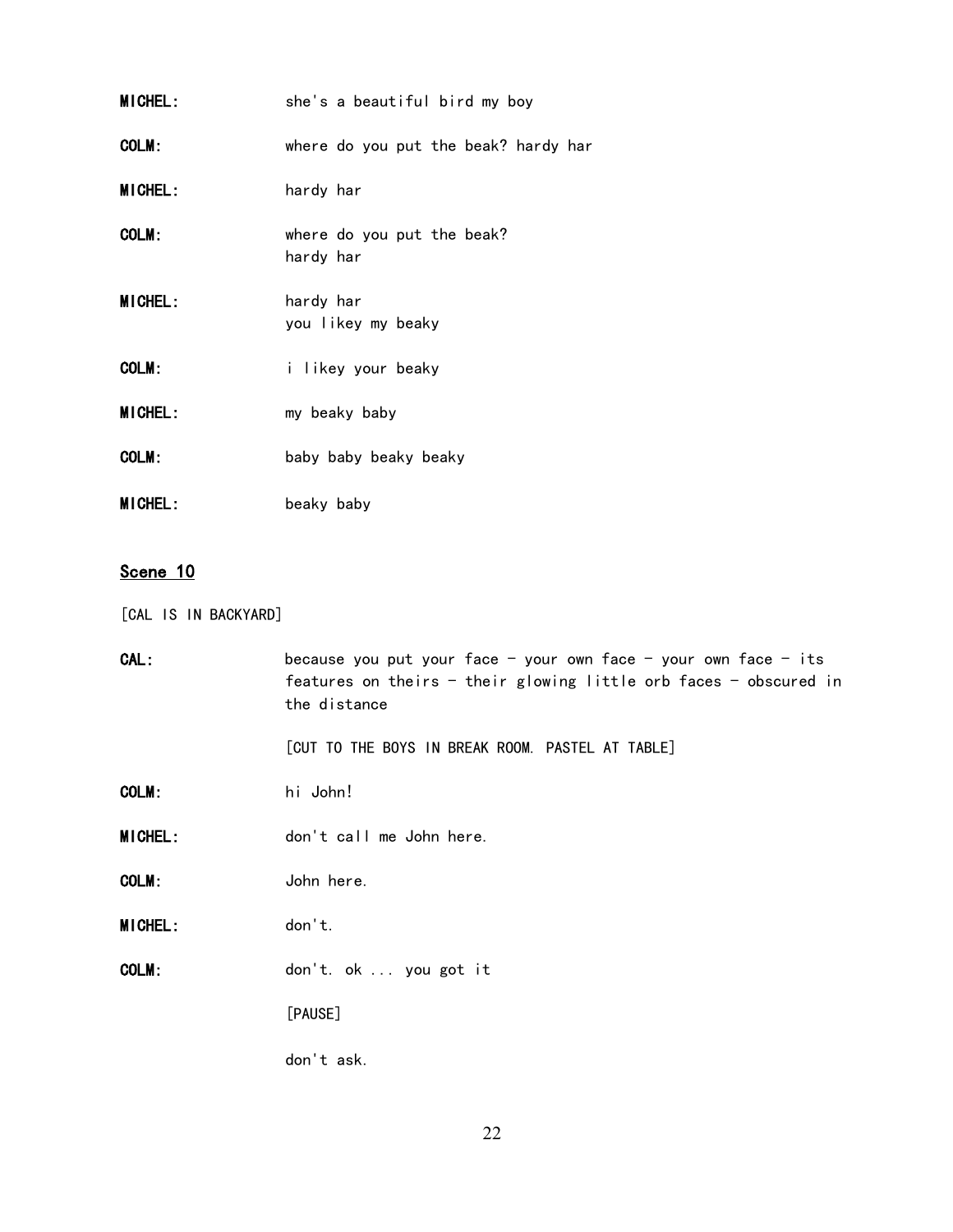| MICHEL:        | don't ask.                                                                                                                                                                                      |
|----------------|-------------------------------------------------------------------------------------------------------------------------------------------------------------------------------------------------|
| COLM:          | don't ask [PAUSE] don't ask.                                                                                                                                                                    |
| <b>MICHEL:</b> | don't ask.                                                                                                                                                                                      |
| COLM:          | don't ask. midget.                                                                                                                                                                              |
| <b>MICHEL:</b> | midget?                                                                                                                                                                                         |
| COLM:          | don't ask a midget.                                                                                                                                                                             |
| <b>MICHEL:</b> | [BREAK ROOM BANTER] i wanna suck your midget.                                                                                                                                                   |
| COLM:          | [PLAYING ALONG] i wanna rip your midget ears off and put them inside<br>my trousers.                                                                                                            |
|                | [CAL ALONE IN BACKYARD]                                                                                                                                                                         |
| CAL:           | he eats her dead ass. literally burning his nose in her dead ass -<br>the lass of her ass vanished to ether she goes                                                                            |
|                | she sat around eating Twizzlers and masturbating<br>not understanding how she<br>you know<br>where is my romantic life<br>what happened to my promised romantic life<br>sound sleep and working |
|                | [CUT TO MICHEL]                                                                                                                                                                                 |
| MICHEL:        | greeks know love                                                                                                                                                                                |
| COLM:          | i love greeks                                                                                                                                                                                   |
| <b>MICHEL:</b> | me too [PAUSE] greeks are always sweaty and hairy                                                                                                                                               |
| COLM:          | when they're hot they're hot                                                                                                                                                                    |
| <b>MICHEL:</b> | exactly. when they're hot they're hot<br>[UNDER BREATH. BARELY AUDIBLE SINGING]<br><i>i</i> like greek<br><i>i</i> like greek<br><i>i</i> like greek<br>fleshy-sweaty-juicy                     |